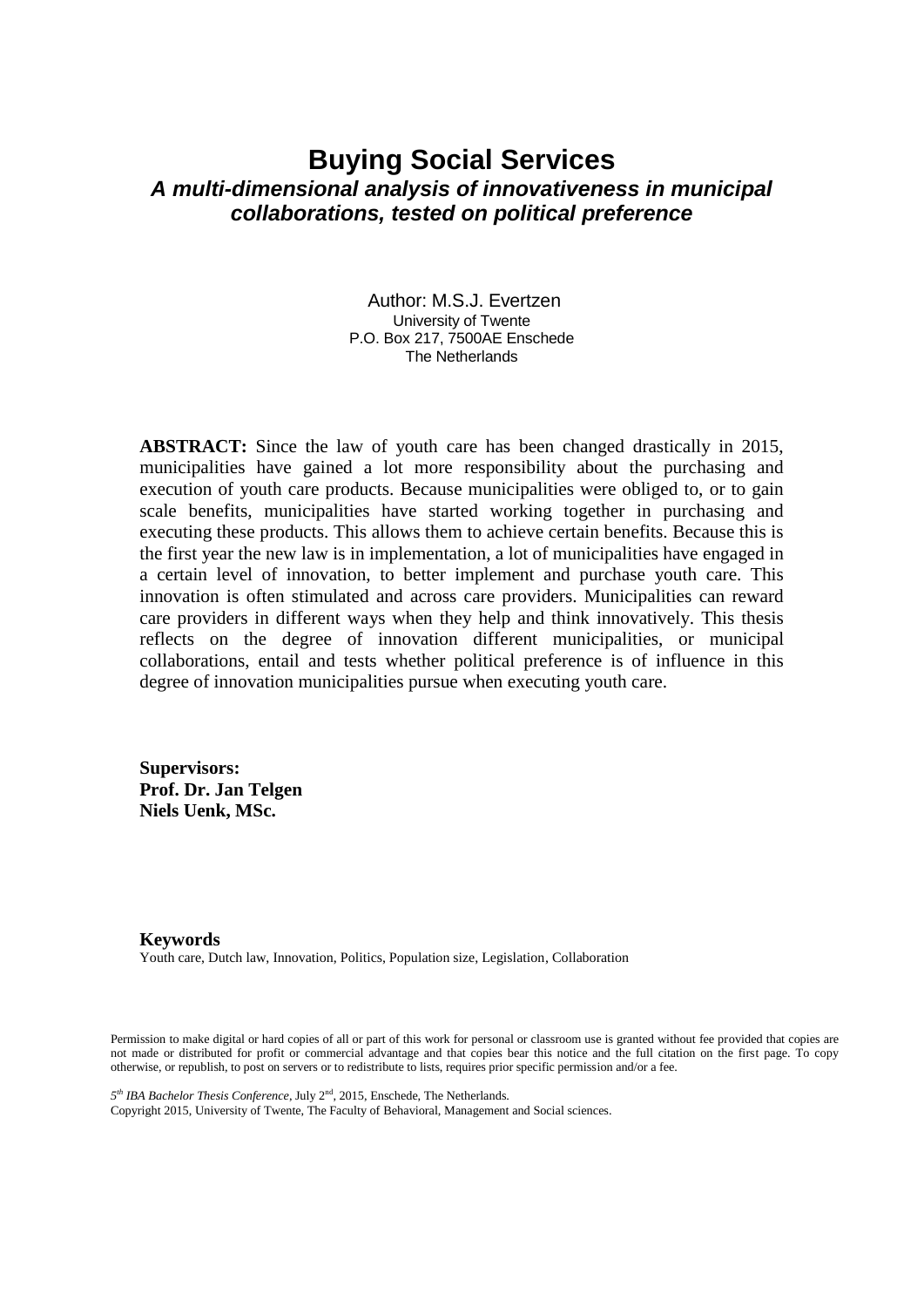# **1. INTRODUCTION**

In this thesis, I analyze the purchasing of services by municipalities in the Netherlands. To be more precise, these services involve youth care. The past year, the new Youth Law has been introduced, which came with a lot of changes for municipalities. This thesis explores these changes and we analyze the current procurement methods municipalities apply. This thesis analyses whether municipalities with certain political preferences or population sizes innovate in a greater or lesser manner.

It first sketches the current situation in the Netherlands and it will give some background information on youth care. After this, the methodology will be explained and the procurement scales of municipalities will be discussed. An explanation of the dependent and independent variables is provided. The hypotheses are tested using regression analyses in section 5. Section 6 provides the conclusions, limitations and suggestions for future research.

This thesis contributes to literature in two ways. It first gives a general classification of all youth care products and how they are purchased in general. After that, it shows what influence political preference has on the degree of which municipalities stimulate innovation.

Me and my partner, A.K. Hiddinga have worked together in various parts of this thesis. We have started out together by gathering all the data and reading all the documents. We have made all databases together and only went our separate ways when we started analyzing. Therefore, chapters 1 to 3 are identical in our theses. Chapter 4 also shows some similarities, because we partly use the same variables, but these sections have different focusses for us separately.

# **2. Bundling forces, buying social services together**

Almost all responsibility of purchasing social services is being transferred to the individual municipalities in the Netherlands. Since this is a big responsibility, a lot of municipalities have chosen to follow the advice of the state and bundle forces and buy services together. This is often done in municipal collaborations. However, there are more ways to work together. This chapter explains the various ways of working together and also portray what municipalities exactly purchased and how they did this.

On request of the ministries of Interior and Kingdom Relations, the ministry of Finance and the Association of Dutch Municipalities (*Vereniging van Nederlandse Gemeenten*; VNG), the Dutch Bureau for Economic Policy Analysis (CPB) has done research on the three large decentralisations (The Wmo, the Youth Law and the Participation Law) that have taken place in January 2015. In this research, the CPB categorizes the (financial) risks and opportunities, and analyses what instruments can reduce or eliminate these risks (CPB, 2013).

# **2.1 Advantages of Purchasing Together**

This research shows the most important opportunities for youth care:

## *2.1.1 Economies of scope*

Because of the shifted responsibility, municipalities can better match supply with demand in their region. Integration with other municipal agreements in the social domain can provide synergies.

# *2.1.2 Effective implementation*

Because municipalities are now themselves responsible for the services they provide, they are more conscious about price and volume.

#### *2.1.3 Availability of information*

Care can be more streamlined, because municipalities not only have their own information, but they also have data available from other sources of the social domain, such as education.

# *2.1.4 Freedom of policies*

Because municipalities have a certain degree of freedom on how to structure their policies, there will be room for experiments and innovation. Also, because of collaborations, municipalities can learn from each other.

# **2.2 Disadvantages of Purchasing Together**

However, there are also some risks involved when buying services together:

#### *2.2.1 Financial risks*

Especially for smaller municipalities, financial risks can accumulate. Because budgets are curtailed and differences in division models can occur, smaller municipalities might not be able to shoulder these risks.

## *2.2.2 Differences in quality*

When municipalities do not have clear descriptions or clear measurability for the quality of the services, it might be the case a race to the bottom can occur, because of policy competition. Monitoring quality is something that remains important.

# *2.2.3 Availability of information*

It is unsure whether municipalities have enough knowledge and expertise to determine what type of care a child needs.

## *2.2.4 Freedom of policies*

There is a risk the current frame for sufficient quality might go to waste because of the differences in policies between municipalities. It could also risk the learning process, benchmarking and quality monitoring, and hinder the evaluation of the decentralization.

#### *2.2.5 Diseconomies of scope*

Because the mental youth care is now the responsibility of the municipalities, there will be a financial border in the mental care and the mental youth care and other medical disciplines.

## *2.2.6 Diseconomies of scale*

Decentralizing youth care hampers the achievement of economies of scales. For a number of specialized types of care, a more central approach is beneficial.

## **2.3 Paradoxes in collaborative procurement**

Collaborative procurement brings dilemmas for the youth care. What degree of freedom should municipalities have? What kind of synergies should be formed? How should finances be managed to warrant quality of care? This requires a great deal of collaboration between individual municipalities (CPB, 2013). There have been agreements made involving the freedom for municipalities and involving agreements municipalities need to follow. These will be discussed in section 3.3.

Collaborations are not only about purchasing together, but also about organizing functions and executing care. There are several advantages, but also some disadvantages municipalities need to overcome. With the decentralizations, the government wants to make the youth care system more simple and make it a better fit with civilians own strength and social networks of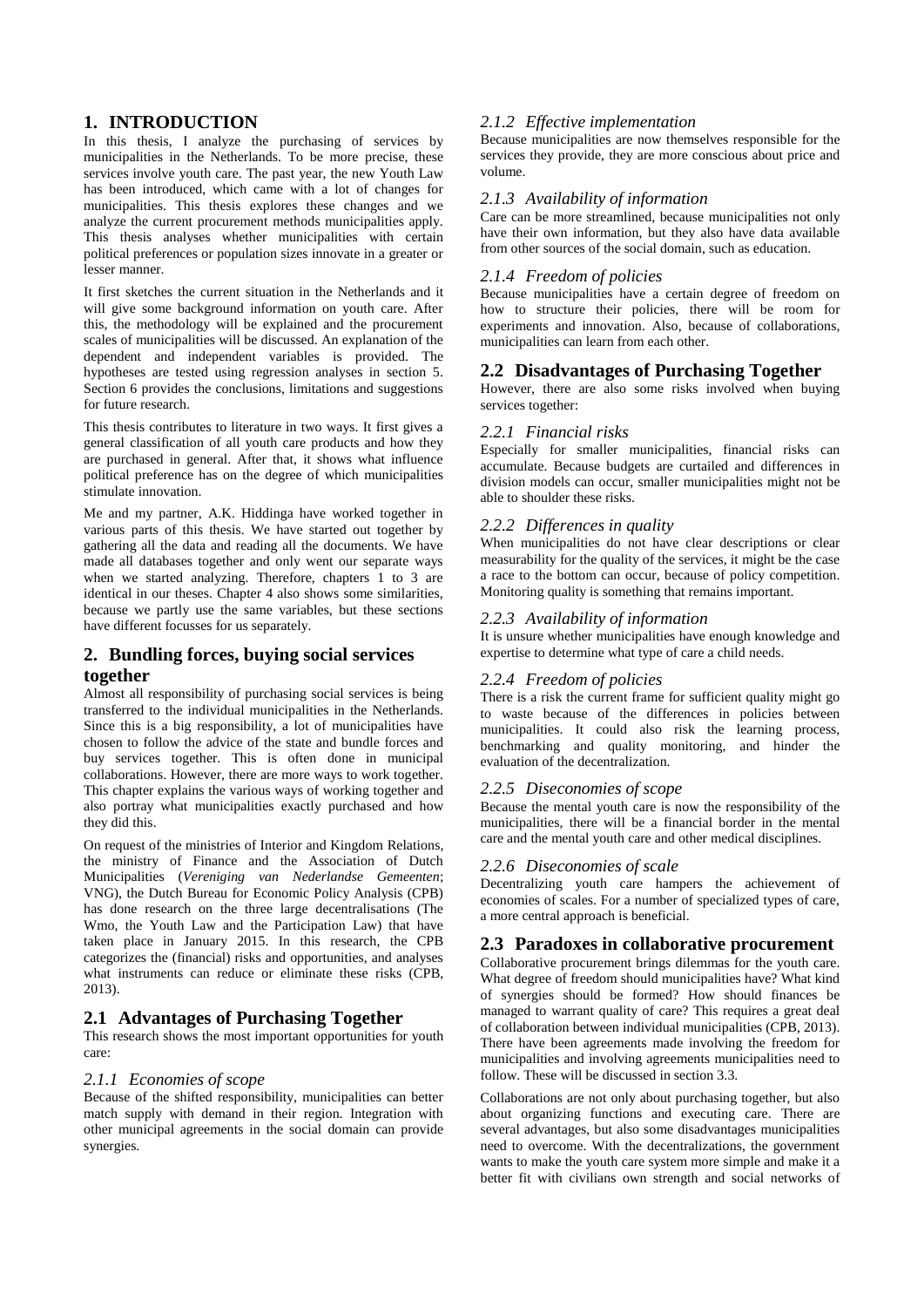youth and caregivers. There will be more emphasis on prevention and lighter forms of care, to attempt to cut back on heavier forms of care. Bundling responsibilities to one level can promote and improve collaboration between social workers that work with families. There will remain inspections on the quality of youth care and nationwide agreements are made (CPB, 2013).

Therefore, it is important to work together, reap benefits and overcome challenges.

# **2.4 Budgets**

Budgets have been divided on the basis of historic criteria, which involve the use of youth care in 2012 per municipality. The 2015 budgets have been adjusted according to these historic numbers, along with the 2015 already established budgets in December 2013 (CPB, 2013; SCP, 2014). Only in 2016, an objective method for dividing budgets will be implemented. When the costs of a certain service are higher than the budget allows, the municipality has to pay for this. Whenever costs are lower, this is in favor of the municipality. Municipalities also have their own income sources, such as local taxes, ground exploitation or administrative expenses (CPB, 2013).

# **3. Youth care in its current form**

This section will describe youth care in its current form, in 2015.

## **3.1 Youth care products**

There are several different products that entail youth care. Before 2015, the individual municipalities were only responsible for the youth health care and pre-emptive youth policies. Now, in 2015, municipalities are also responsible for crisis care, foster care, ambulant care, residential care, closed youth care (gesloten jeugdzorg), mental youth care (jeugd-GGZ), youth care in relation to criminal law (forensische zorg), care for handicapped youth (jeugd-LVG), support and personal assistance (begeleiding en persoonlijke verzorging), notification centers, youth protection (jeugdbescherming) and youth rehabilitation (jeugd reclassering) (Youth Law, 2015).

At the moment, there are some products being purchased nationally (see following paragraph), and some products are being purchased in other collaborations. We first introduce a categorization of different types of youth care. All municipalities describe the categories they maintain differently. Therefore, we have categorized the products ourselves into logical categories. We explain what products belong to which category (these categories are used throughout the thesis):

1. Ambulant youth care

Help at home, which includes consultation and advice, support for the handicapped, help involving the upbringing, etc.

- 2. Crisis care Urgency care, which includes interventions, shelter, care groups, etc.
- 3. Expertise and care for dependency-relationships Care and help involving problems with adoption and dependency of children.
- 4. Forensic help and behavioral interventions Forensic (medical) care after cases involving sexual harassment, loverboys or human trafficking.
- 5. Closed youth care Very specialized types of care in a closed environment

#### 6. Youth protection and rehabilitation

Child and youth protective services, including supervision, custody, support multi-problem families, behavioral measures, etc.

#### 7. Youth mental care

Care for youth with a mental disorder, including treatment for addiction care, protected living but also care for severe dyslexia.

#### 8. Notification centers

Centers clients can go to when they want to inform the appropriate authorities of cases of child abuse or mistreat. (Kindertelefoon, AMHK)

#### 9. Personal support

Care for the handicapped, help with daily activities, but also day-filling programs such as camps or day-activities.

#### 10. Foster care

Urgent or non-urgent care for children and youth who are in a situation where their parents cannot take care of them in a good enough manner anymore.

11. Specialized mental youth care

Specialized care for youth with mental disorders; eating disorders, care for the severely handicapped, etc.

12. Entrance to help

One level lower than the notification centers; it mostly involves the general practitioner or school teachers. It also involves prevention.

#### 13. Residential care

Care for youth with a more severe disorder, which requires them to stay in an institution.

# **3.2 National agreements**

Some very specific types of youth care are procured on a national level. This applies to care for which there are only a few suppliers, or when only a small number of clients require this type of care. The VNG makes a couple of national decisions, on behalf of all Dutch municipalities. The executions of these decisions are documented in the National Transition Arrangement (Landelijk Transitie Arrangement; LTA). In addition to this, municipalities make regional transition arrangements on the level of municipal collaborations. This part discusses the national decisions for youth care that have been made by the VNG.

The LTA described the agreements between all municipalities and care providers which are to be considered for national agreements for specialized functions, aimed at the following subjects:

- 1. Continuity in 2015 for clients whom have been provided with care by December 31, 2014, or have an indication for care (and are on a waiting list). The client has the right to maintain the care they got before the changed law, when circumstances remain the same.
- 2. Continuity of the care-infrastructure in 2015 for clients whom need this care.
- 3. Inventory friction costs that come with the transformation, and determine measures to limit these costs.
- 4. Starting points for the intended procedure for the national agreements for specialized functions from 2015 and on.

In summary, the LTA describes the continuity of care and the agreements that have been made about national specialized care. The types of care which are classified as specialized have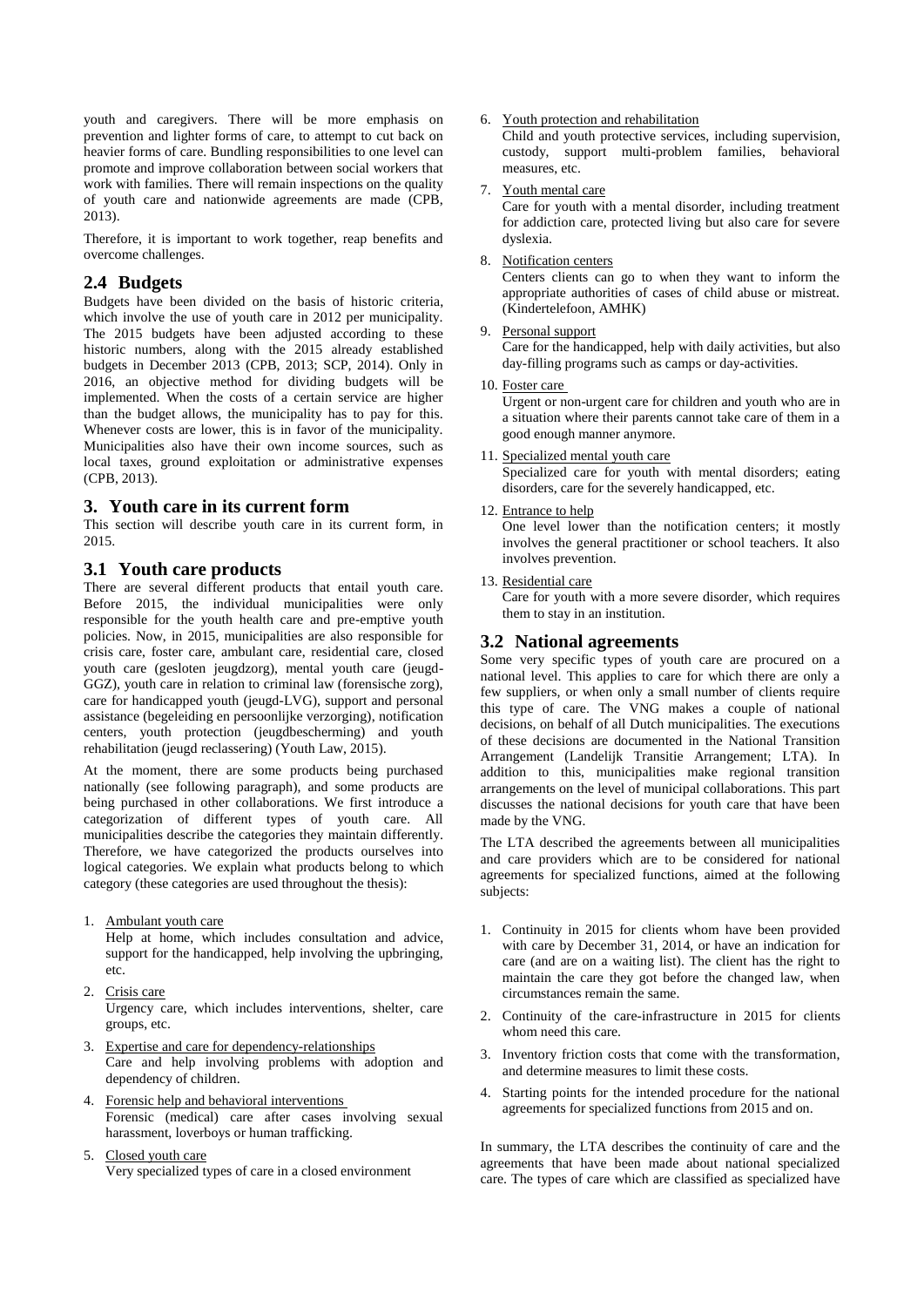been determined on the ground of the number of clients, the offer made by a provider of the type of care and the content of this offer. The following types of care have been classified as specialized and are therefore purchased nationally:

- 1. Closed youth care (Jeugdzorgplus)
	- a. Closed youth care for children under 12 years
	- b. Very intensive short-term observation and stabilisation (Zeer intensieve kortdurende observatie en stabilisatie)
	- c. Closed admission of teen-moms
- 2. Mental health care (Jeugd-GGZ)
	- a. Eating disorders
	- b. Autism
	- c. Personality disorders
	- d. Care for the deaf and hearing impaired
	- e. Psychotrauma/complex trauma
	- f. Child-and youth psychiatry
	- g. Chronic fatigue
	- h. Adoption and attachment disorders
- 3. Forensic youth psychiatry
- 4. Expertise and care for violence in autonomy relationships
- 5. Observation diagnostics and explorative treatment
- 6. Behavioural interventions
	- a. Functional Family Therapy (FFT)
	- b. Multidimensional Treatment Foster Care (MTFC)
	- c. Multidimensional Family Therapy (MDFT)
	- d. Multisystem Therapy (MST)

e. Parenting with love and borders (Ouderschap met liefde en grenzen; OLG)

- 7. Refusal of nourishment (voedselweigering)
- 8. Forensic-medical investigation of minors

#### (VNG, 2013)

Because these types of care are purchased nationally, we keep them out of our analysis for this bachelor thesis.

#### **3.3 Other agreements**

As stated above, municipalities make Regional Transition Arrangements (Regionaal Transitie Arrangement; RTA), in addition to the LTA. These regional arrangements link to the national arrangement (LTA) for the specialized functions. Municipalities also need to take into account these functions in their budgets (VNG, 2013).

All other types of youth care are bought by municipalities who can have their own policies for purchasing, as well as execution of care. Municipalities need to follow certain requirements when they purchase youth care. For certain types of youth care, such as the notification centers (AMHK) or Closed Youth Care (JeugdzorgPlus), collaboration is obligatory, whether this is regional or decentral. Also, municipalities need to stick to the pre-established DBC-codes. These codes make a universal overview of what products are linked to what code. Municipalities can purchase youth care products on the following levels:

Local: One the level of only one municipality, for example 'Brunsum'.

- Sub-regional: On the level of about 3-6 municipalities, for example 'Parkstad', in which 'Brunsum' purchases products.
- Regional: On the level of a pre-determined municipal collaboration, for example 'Zuid-Limburg', that entails Parkstad as a sub-regional collaboration.
- Decentral (bovenregionaal): On the level of several municipal collaborations, for example 'Provincie Limburg'.
- Provincial: On the level of the province
- (Sometimes used interchangeable with decentral collaborations)
- National: On the level of the whole country.

# **4. Data and methods**

This section describes our data collection methods and our data sample. It also describes how we analyzed our individual part. This section includes a description of the sample, an explanation of the data collection methods and a thorough explanation of the dependent and independent factors.

# **4.1 Setting: The New Youth Care Law in the Netherlands**

As stated above, this thesis describes the changes in law and care because of the introduction of a new system that comes with a new youth law.

# **4.2 Data collection and data set**

#### *4.2.1 Data collection*

Our data is mainly qualitative and is found in all sorts of documents. We have used purchasing documents, policy documents, national arrangements, evaluations, regional arrangements and local policies to find information about the factors we are researching. We have found these documents on websites such as TenderNed, and on the websites of the municipalities themselves. For TenderNed, we inserted 'Jeugdzorg' into the reference bar and clicked out 'Leveringen' and 'Werken' in the side bar. This way, we only had 'Diensten' left, which gave us all the results for youth care services in the Netherlands. When we did not use TenderNed, we used Google with appropriate search terms to find documents we could not find elsewhere. This usually led us to municipal websites, or websites specially organized for purchasing councils. The results included documents for differing types of youth care products for different municipalities. We have also received some documents from municipalities through the personal connections of our supervisor, Niels Uenk. How we have interpreted and displayed this data will be explained in the Methodology part.

#### *4.2.2 Data set*

The data set consists of all municipalities in the Netherlands. In total, the number of municipalities is 393 on January  $1<sup>st</sup>$ , 2015. This sample is not a random sample. We have gathered as much information we could find on all possible municipalities in the Netherlands. For 34 municipal collaborations, we have found Regional Transition Arrangements with sufficient information to be used in the database for purchasing scales. For 38 municipal collaborations (362 municipalities), we have found policy and purchasing documents, giving us information about the factors used in the database about innovation. Because we have not found all information there is available, the sample is not fully representative. However, this is not the goal of this research. The goal is to check for differences in execution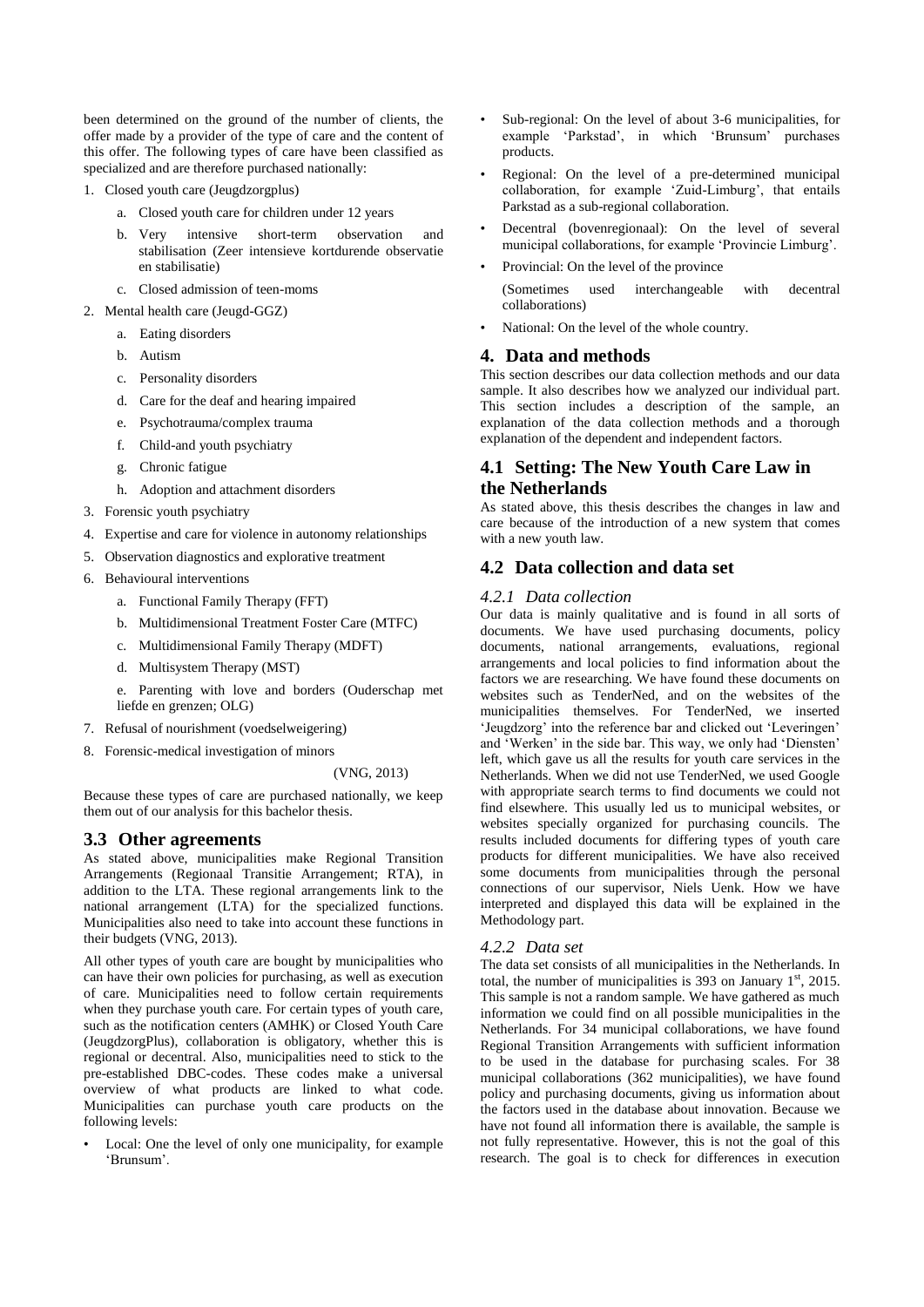throughout the Netherlands. As long as we find results in this domain, our research goal is reached.

Because all municipalities purchase services within one or more collaborations, we work with the VNG categorization. We distinguish between municipal collaborations, and other collaborations. The total number of municipal collaborations is 42. We choose to have the regional viewpoint as a start, because all municipalities are obligated to purchase at least some products regionally. Therefore, all municipalities are represented in the 42 municipal collaborations. A list of all municipalities with their collaborations can be found in the Appendix.

# **4.3 Methodology**

#### *4.3.1 General methodology*

To start our thesis, a database was needed. This database started out small, only displaying the municipalities and their regional and decentral collaborations. We also searched for purchasing documents, policy documents and regional arrangements from the start.

When we had almost all documents, we could start our research. The first thing needed, was a comprehensive categorization of all youth care products we could use each time we needed a classification. As stated in section 3.1, all municipalities maintain different categories and different names for types of care. This was inconsistent throughout all the documents. That is why we made our own classification (mentioned in section 3.1.). We continue to use this classification in all our databases and throughout the thesis.

#### *4.3.2 Purchasing scales*

We extended this database to display all forms of youth care on the X-axis, which resulted in 132 separate youth care products, all part of the categories we have described in section 3.2. and all 393 municipalities on the Y-axis. To fill in this database, we used the regional transition arrangements, and sometimes policy documents, the municipalities made available. These documents usually mention what products are purchased in what manner and are therefore of value for this database. We read through all documents separately and manually inserted a letter (e.g. R for regional) into the database. This database provides the scale of purchasing for each municipality, for each youth care product. We have included each possible scale (described in section 3.3) in the database. This database can be found in the Appendix. When everything we could fins was filled in, we counted and summed the number of municipalities that purchased, e.g. ambulant care, in what scale and transformed these numbers into pie diagrams (See the Appendix). With this data, we could see what products are being procured on what scale of purchasing. In general, the following purchasing scales are pursued by municipalities:

| Type of care         | Main purchasing scale(s) |
|----------------------|--------------------------|
| Ambulant youth care  | Local                    |
| Crisis care          | Decentral                |
| Youth protection and | Regional and decentral   |
| rehabilitation       |                          |
| Youth mental care    | Regional                 |
| Notification centers | Regional and decentral   |
| Personal support     | Regional                 |
| Foster care          | Regional and decentral   |
| Entrance to help     | Local                    |
| Residential care     | Regional and decentral   |
|                      |                          |

**Table 1. Purchasing scale per type of care**

For example, ambulant care is being purchased as follows throughout municipalities:



**Figure 1. Purchasing scales for ambulant care**

This diagram shows ambulant care is mostly purchased in a local collaboration (38% only local, 9% local/sub-regional and 23% local or regional). For the percentages of municipalities that purchase in what manner for the other youth care products, see the Appendix.

#### *4.3.3 Innovativeness*

To define which strategies the municipalities have used to implement the new Youth Care law, we made a second database. This database keeps track of eight factors related to the degree of innovativeness and execution of youth care of the municipal procurement approach. We especially focused on innovativeness as a dependent variable, because we use that later on in our research, see section 4.4 and sections 5 and 6.

In finding all the values for these different factors, we again stripped through all purchasing and policy documents we could find. At first, we looked at websites such as TenderNed and the websites of the municipalities themselves. There were some documents we could not find, so we asked our supervisors to help us find these, using their connections within municipal boards. The collection of this data has been the same as for the purchasing scales.

While reading the documents, we marked in the text whenever we found a value useful for our database. The parameters we use include:

- Type of youth care As described in section 3.1.
- Categorization of the procurement procedure
	- The fashion in which municipalities procure their products, this can be done in various ways, such as sending in a tender.
- Discount percentage The percentage budget or tariff reduction compared to 2014 budgets or tariffs.
- Implementation of discount How and what is changed in this budget or tariff.
- Innovation (Yes or no) Do municipalities mention anything about innovating or incentives for innovation?
- Explanation of innovation If yes, what is mentioned and how is this supposed to be implemented?
- Care providers

Is there only room (or budget) for the current care providers municipalities already have ties with? Or are they open for new providers?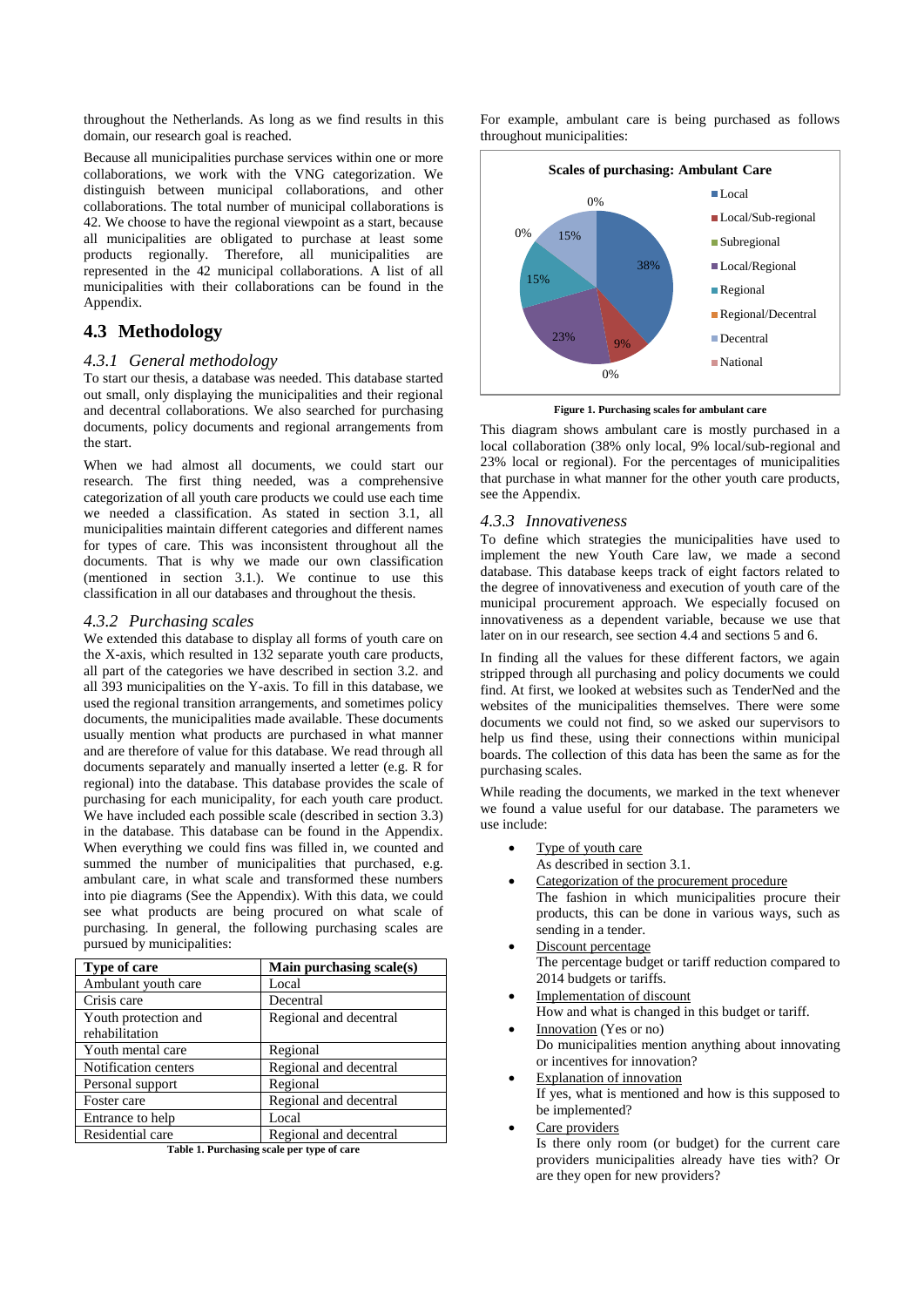Risk sharing (Yes or no) Do municipal collaborations have a policy for sharing risks when financial risks are too great to bear for one small municipality?

We copied this text regarding each parameter into our database in a qualitative manner. We did not codify the values at first, because we did not already have a quantitative classification. To preserve all information possible, we made the values quantitative after we had found all information there is to find. This also counts for the used parameters. Some of the parameters have been left out of account and some parameters have been merged together to make a logical quantitative scale. This will be discussed in section 4.4.

#### *4.3.4 Population*

A lot of information about the population of municipalities was already available through our supervisors. They provided us with a list of all the municipalities in the Netherlands, with the number of citizens, in 2014. The information came from the Central Bureau of Statistics. I have copied this list into the database and corrected and added to it where needed.

The database needed some correction on the municipalities. Some municipalities merged on January  $1<sup>st</sup>$ , 2015. Therefore, I looked again at the data from the Central Bureau of Statistics and merged municipalities that have been newly formed.

Because the number of citizens usually does not change much throughout the year, I have chosen to add the numbers of citizens when, for example, two municipalities became one, to calculate that number of citizens. I also had to work with data from 2014, because most data from 2015 is not available yet. To keep it consistent, all data from 2014 is inserted.

How these numbers have been made into a logical scale classification, will be discussed in section 4.5.2.

#### *4.3.5 Political color*

Again, information about political color has been provided by our supervisors. We have arranged this into a slightly different form. Because all municipalities purchase youth care products on regional levels, at smallest (after the local level), we have displayed the political preference per municipal collaboration, instead of per municipality. We have counted and summed the political representation of individual parties in the governing board per municipality for each collaboration. A list of political preference per collaboration is available in the Appendix.

# **4.4 Dependent variable: Innovativeness in purchasing methods**

The dependent factor innovativeness needs some conceptualization and operationalization.

#### *4.4.1 Conceptualization*

Innovativeness is a broad concept. Therefore, it is needed to explain it further in this research. Often, municipalities talk about renewal and new ideas when they describe innovation. They often link it to cost reductions and best practice manners. Municipalities want to implement best practices. At the moment, municipalities purchase products under the condition it will bring renewal, which is what we have seen most when reading the documents. What we have seen most is that municipalities apply incentives to stimulate other parties and care providers to think innovatively and help realize, for example, higher quality or lower prices. Therefore, in our research, we conceptualize 'innovativeness' as "the degree to which municipalities are stimulating third parties to help in realizing cost reductions or quality improvements." To achieve this, a lot of municipalities ask the help of care providers and stimulate them with or without financial stimuli.

#### *4.4.2 Operationalization*

To make this concept measureable, we need to turn qualitative data in to quantitative data. We have made a classification of the degree to which a municipality is innovative. This is made up out of the following values:

- 1. No mentioning of innovation in documents.
- 2. Innovation is mentioned, but just as an overall goal
- 3. Financial rewards for innovation apply to a part of the total budget, which is smaller or equal to 10%.
- 4. Financial rewards for innovation apply to a part of the total budget, which is larger than 10%.
- 5. Financial rewards for innovation are indicated in the total budget.

From here on, we will continue with our individual part.

# **4.5 Independent variable: Size of the municipal population**

The independent variable, population size, is straightforward.

#### *4.5.1 Conceptualization*

The concept 'population size' in this thesis, relates to the number of people that reside in a certain municipality. A list of these numbers can be found in the Appendix.

# *4.5.2 Operationalization*

This concept is already quantitative. Therefore, I have decided to not change anything with this variable. To preserve the nature of the variable, a ratio variable, I stick with the raw quantitative numbers that tell us the population per municipality.

# **4.6 Independent variable: Political**

# **preferences of municipal collaborations.**

The second independent variable, political preference, is also straightforward, but a bit harder to quantify.

#### *4.6.1 Conceptualization*

In the Netherlands, we have a voting system. The citizens of the country vote for the political leaders who will eventually be seated in the Parliament. The amount of votes a certain person, or party, has gathered, is directly linear to the amount of seats this party will get in the House of Representatives. It can be described as a direct, centrally organized voting system. This is, in general, the same for separate municipalities. However, municipalities have a Municipal Board where representatives of political parties take place after being voted for by the citizens of that municipality. Since all municipalities vote separately, there are a lot of different political preferences within municipalities in the Netherlands.

However, in this thesis, we talk mostly about central municipalities. Because most youth care products are purchases throughout central municipalities, the political preferences I use for my research are measured for each municipal collaboration, instead of each municipality. A list of political preferences for the collaboration can be found in the Appendix.

In this thesis, I will distinguish between progressive and conservative parties and right or left oriented parties in relation to innovation. As can be seen in Figure 1, according to Slomp (2000), conservative parties are mostly right and oriented towards authority, whereas progressive parties are mostly left and liberally oriented (and vice versa). In general, it can be said that left oriented parties want to involve the government more in daily life, while right parties want to limit this.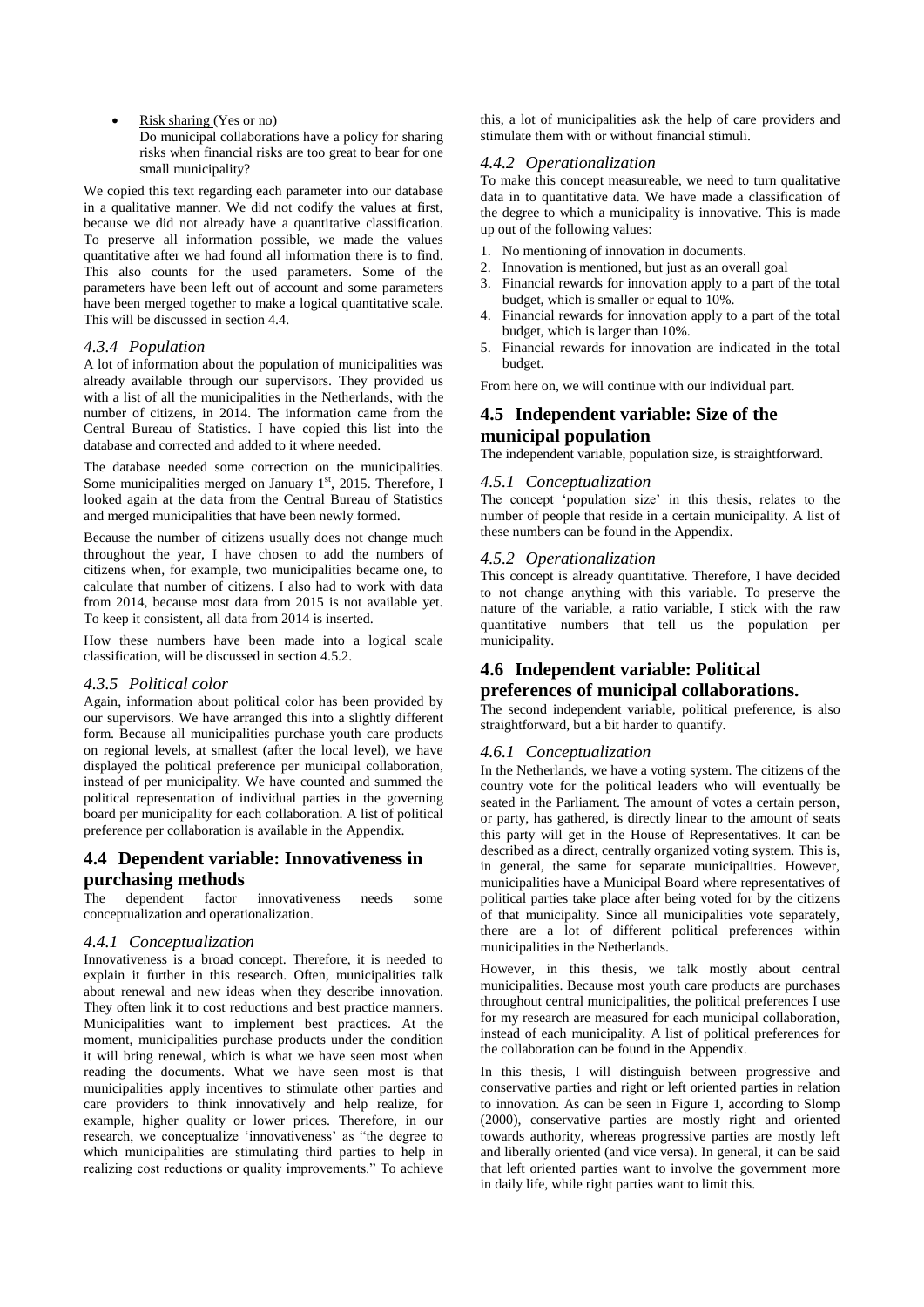

**Figure 2. Political Spectrum in Europe. Slomp (2000)**

#### *4.6.2 Operationalization*

To make this concept measureable, I need to make a classification between conservative/progressive and right/left oriented municipal collaborations. According to the information of the 2012 "Kieskompas", a tool to help citizens decide which party to vote on (Figure 2), this is the division between progressive and conservative parties:

| <b>Conservative</b>                                              | <b>Progressive</b>           |
|------------------------------------------------------------------|------------------------------|
| Staatskundig Gereformeerde<br>Partij (SGP)                       | Socialistische Partij (SP)   |
| Partij voor de Vrijheid (PVV)                                    | Partij voor de Dieren (PvdD) |
| Christen Uni (CU)                                                | Vijftig Plus Partij $(50+)$  |
| Democratisch<br>Christenlijk<br>Appèl (CDA)                      | Partij van de Arbeid (PvdA)  |
| Volkspartij voor Vrijheid en<br>Democratie (VVD)                 | GroenLinks (GL)              |
|                                                                  | Democraten 1966 (D66)        |
| Table 2. Conservative and progressive parties in the Netherlands |                              |

And likewise, the division for right and left oriented parties:

| <b>Right</b>    | Left       |
|-----------------|------------|
| D <sub>66</sub> | GL         |
| <b>VVD</b>      | PvdA       |
| <b>CDA</b>      | $50+$      |
| <b>CU</b>       | PvdD       |
| <b>SGP</b>      | <b>SP</b>  |
| <b>PVV</b>      | <b>PVV</b> |

**Table 3. Right and left oriented parties in the Netherlands**



**Figure 3. Political parties in the Netherlands. Krouwel (2012)**

All political parties represented in the municipal boards have been put into another database, where percentages have been taken for the total degree of conservativeness versus progressiveness and right versus left orientation. This list can be found in the Appendix.

Local political parties have been left out of account, because these differ for each municipality and it took too much time to analyse these parties also. Therefore, I have chosen to only take percentages of the established parties. The percentages in the Appendix will therefore not add up to 100%, but the numbers we do have are comprehensive now.

#### *4.6.3 Hypothesis*

Progressive political parties characterize themselves because they want to introduce new ideas and free themselves from the old ways. Therefore, my hypothesis is:

H1: "Progressive municipal collaborations have a higher degree of innovation then conservative municipal collaborations."

H2: "Conservative municipal collaborations have a lower degree of innovation then progressive municipal collaborations."

As stated above, right parties want to limit the role of the government in the daily life, and left parties want to include the government more. Therefore, I expect the following:

H3: "Left oriented municipal collaborations have a higher degree of innovativeness then right-oriented municipal collaborations."

H4: "Right oriented municipal collaborations have a lower degree of innovation then left-oriented municipal collaborations."

## **4.7 Research model**

This picture (Figure 2) displays the expected influence of the independent factors on the dependent factor.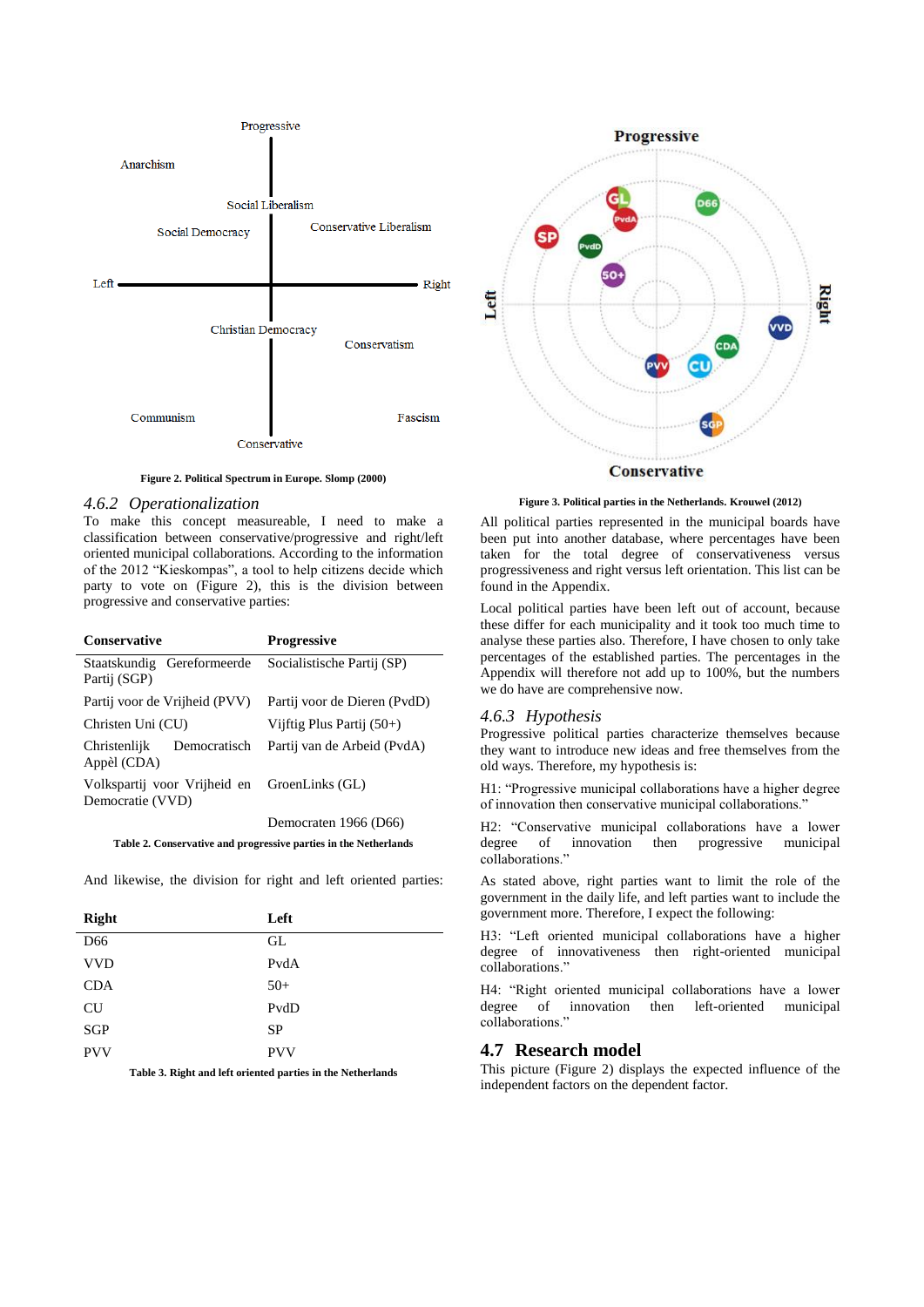

**Figure 4. Research model: The influence on the degree of innovation**

#### **5. Results**

This section describes the results of a regression analysis between the dependents and independent variables.

To test my hypotheses, I use a regression analysis. To accurately prove my hypotheses, I need to analyse whether the causation between my dependent and independent factors is strong enough to significantly say my hypotheses are correct.

#### **5.1 Statistics**

There are 393 municipalities in the Netherlands, however, there are some municipalities displayed more times in the database. This is because we have found several purchasing and policy documents for multiple types of care. Mostly, we only found one document per municipal collaboration, for example, the document explaining regional bought care for one municipal collaboration. However, we have sometimes found multiple documents. For example, we have found decentral documents in addition to regional documents. However, whenever we had found multiple documents per municipalities, the policies on innovation were either exactly the same, or there was no information on innovation in one of the two. That is why I have decided to merge similar values together and delete values that included no information, because these values are not useful anyway. That results to a sample of 393 municipalities. However, municipalities we only had one document of and did not provide us with useful information about innovation have been left out of the analysis too. There are 31 missing values, which results to an analysis of 362 useful values. The descriptive statistics of the final dataset can be seen in Table 1.

| Variable                                           | N   | Mean     | <b>Standard</b><br>deviation |
|----------------------------------------------------|-----|----------|------------------------------|
| Number of<br>citizens per<br>municipality          | 393 | 44052,77 | 70105,017                    |
| %Progressive<br>parties per<br>municipality        | 393 | 28,9746  | 10,33                        |
| %Conservative<br>parties per<br>municipality       | 393 | 44,9491  | 13,05                        |
| %Left-oriented<br>parties per<br>municipality      | 393 | 18,6336  | 8.04                         |
| %Right-<br>oriented<br>parties per<br>municipality | 393 | 55,3868  | 12,73                        |
| Factor<br>innovation                               | 362 | 2,67     | 0,751                        |

**Table 4. Descriptive statistics of the data sample**

I perform four multiple regression analyses. Each analysis will be controlled by the factor 'Population size per municipality', by inserting this as a second independent variable in SPSS for all four analyses. The analyses will be as follows:

- Percentage progressive parties per municipality, controlled by population size per municipality vs. factor innovation.
- Percentage conservative parties per municipality, controlled by population size per municipality vs. factor innovation.
- Percentage left-oriented parties per municipality, controlled by population size per municipality vs. factor innovation.
- Percentage right-oriented parties per municipality, controlled by population size per municipality vs. factor innovation.

# **5.2 Testing the assumptions for multiple regression analysis**

To be able to perform a linear regression analysis, certain assumptions need to be checked. The analyses were conducted using the stepwise approach in SPSS, meaning only significant predictors are taken into the calculation. First, the data was checked for normality with a Shapiro-Wilk test. For all analyses, the significance was smaller than 0,05. Which means all regression analyses are abnormally distributed. However, this does not lead to problems. The analyses are conducted using almost all data available and not a sample. This means the Shapiro-Wilk test did not even have to be conducted. I left it in for completeness. With Pearson's R, correlations have been calculated. Only two analyses had models with statistical significance: the model that included the percentage of progressive parties and the model that included the percentage of left-oriented parties. The models that included percentage conservative parties and percentage right-oriented parties were not statistically significant, so no Pearson R was given. The two significant models have R's of respectively 0,236 and 0,133, both less than 0,9. This means there is a correlation between the dependent and independent variable. Whether this is significant will be checked in section 5.3. Multicollinearity was checked using the tolerance value and its reciprocal, VIF. The two significant analyses had tolerance values 0,973 and 0,991. Which results in VIF values of 1,027 and 1,009, both smaller then 10,0, which means multicollinearity is no issue. This means the size of municipal population has no influence on the results of the political preference but merely controls the variables. Finally, the data was also checked for homoscedasticity. This was done by plotting the standardized residual values against the standardized predicted values. This gives a plot. The points are equally dispersed around zero, for both models. However, there are some lines visible, but this is no concern because both plots look different. Indicating the independent variables are both different. The scatterplots can be found in the Appendix.

#### **5.3 Multiple regression analyses**

This section displays the results of the multiple regressions analyses.

#### *5.3.1 Percentage progressive parties vs. factor innovation*

The following table depicts the result of this regression analysis: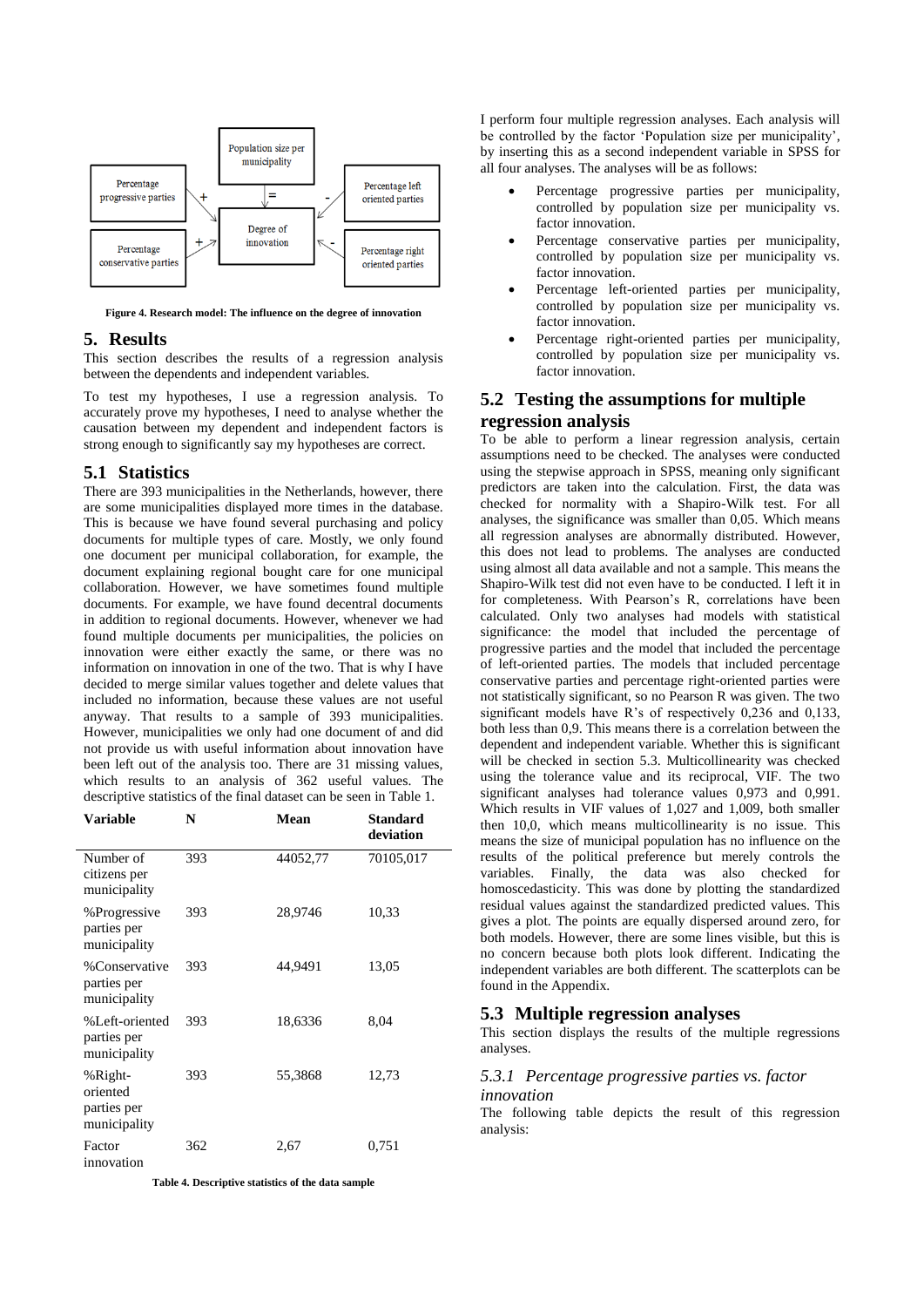|                                                                   | B        | <b>Std. Error</b> | Beta     |
|-------------------------------------------------------------------|----------|-------------------|----------|
| Constant                                                          | 3,164    | 0,113             |          |
| Percentage<br>of<br>progressive<br>parties<br>per<br>municipality | $-0.017$ | 0,004             | $-0,236$ |

*Note:*  $N=362$ , *adjusted*  $R^2 = 0.053$ , *p*(*one-sided*) <0.05.

#### **Table 5. Results regression analysis for the percentage progressive parties**

These results show the percentage of progressive parties has a negative significant effect on the factor of innovation. This negative direction indicates the factor of innovation decreases whenever there are more progressive parties in a municipality. This result is not as expected. As indicated at hypothesis 1, a positive result was expected. Because these values are statistically significant, it can be concluded the hypothesis 1 can be rejected.

This regression analyses has an adjusted  $\mathbb{R}^2$  of 0,053. This means 5,3% of the variance in the innovation factor can be explained by the percentage of progressive parties per municipality.

#### *5.3.2 Percentage conservative parties vs. factor innovation*

The model proved not to be statistically significant. Because SPSS did not provide a model (stepwise approach), I tested this factor on its own with a linear regression to see what the exact values where. Pearson's R is  $0.067$  and the adjusted  $R^2$  is only 0,002. Which means only 0,2% of the variance in the factor of innovation is explained by the percentage of conservative parties. The significance is 0,240 (ANOVA), which means this model is indeed not statistically significant.

This does not confirm H2, because it does not prove there is any correlation between the factor of innovation and the percentage of conservative parties per municipality. Therefore, it cannot be said H2 confirmed.

#### *5.3.3 Percentage left-oriented parties vs. factor innovation*

The following table depicts the results for this regression analysis:

|                                                               | в        | <b>Std. Error</b> | Beta     |
|---------------------------------------------------------------|----------|-------------------|----------|
| Constant                                                      | 2,989    | 0,097             |          |
| Percentage<br>left oriented<br>parties<br>per<br>municipality | $-0.012$ | 0,005             | $-0.133$ |

*Note:*  $N=362$ , *adjusted*  $R^2 = 0.015$ , *p*(*one-sided*) <0.05.

#### **Table 6. Results regression analysis for the percentage left oriented parties**

These results show the percentage of left-oriented parties has a negative significant effect on the factor of innovation. This negative direction indicates the factor of innovation decreases whenever there are more left-oriented parties in a municipality. This result is not as expected. As indicated at hypothesis 3, a positive result was expected. Because these values are statistically significant, it can be concluded hypothesis 3 can be rejected.

This regression analyses has an adjusted  $\mathbb{R}^2$  of 0,015. This means 1,5% of the variance in the innovation factor can be explained by the percentage of progressive parties per municipality.

#### *5.3.4 Percentage right-oriented parties vs. factor innovation*

The model proved not to be statistically significant. Because SPSS did not provide a model (stepwise approach), I tested this factor on its own with a linear regression to see what the exact values where. Pearson's R is  $0.023$  and the adjusted  $R^2$  is only -0,002. Which means only 0,2% of the variance in the factor of innovation is explained by the percentage of conservative parties. The significance is 0,424 (ANOVA), which means this model is indeed not statistically significant.

This does not confirm H4, because it does not prove there is any correlation between the factor of innovation and the percentage of right-oriented parties per municipality. Therefore, it cannot be said H4 confirmed.

#### **6. Discussion and conclusion**

This section interprets the results mentioned in section 5. In this section, conclusions about the results are drawn and discuss limitations to this research and suggestions to future research.

#### **6.1 Conclusion**

As mentioned in section 5, hypotheses 1 and 3 have been confirmed. Hypotheses 2 and 4 cannot be confirmed. Hypothesis 1 and 3 both show a negative relationship between the factor of innovation and political preference. This is opposite to what was expected. For this experiment and this data sample, this outcome means the degree of innovation will decrease whenever there are more progressive parties or leftoriented parties present in a municipality.

# **6.2 Limitation and suggestions for future research**

#### *6.2.1 Limitations*

There are several limitations we can mention. Firstly, we could not find all documents we needed. A lot of documents are simply not published, or not accessible for us, because we do not work at the municipality or the government. Secondly, we have only limited time in which we have done as much as possible. If we had more time, I would like to do a more thorough analysis with control variables to keep the results more valid. Methodology-wise, it would be better to gather all documents made. We now only had the ones we could find within the time frame, but there are so much more documents out there.

There are also two research specific limitations for this thesis. Whenever a document was of decentral scale, it stated innovation factors for more than one municipal collaboration. In these cases, the political preference might not fully shine through, because innovation factors are the same for different political governing boards in municipal collaborations. Also, this is the same for regional collaborations. However, because all documents have regional as a lowest scale, we have decided to look at the percentage of political parties (progressive/conservative and right/left) per municipal collaboration. Local parties have been left out of the analyses, because of time concerns. This gives a biased view of the political preferences. The solution was to work with percentages, to make sure the percentages worked with are correct. However, it would be better to have included the local parties to form the complete picture.

#### *6.2.2 Suggestions for future research*

Where I have chosen to research innovativeness in relation to population size, it might be interesting to look at other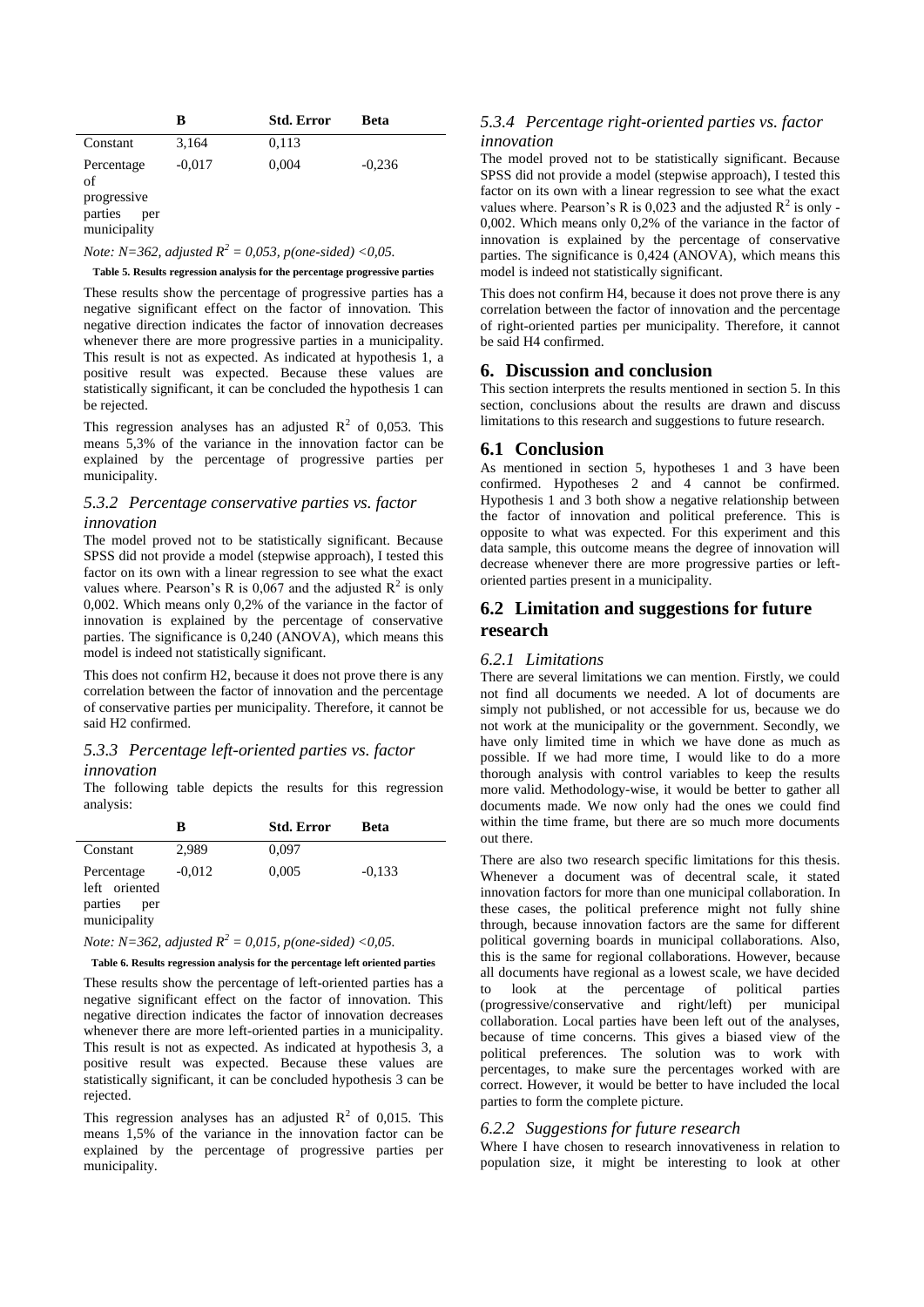dependent variables, such as effectiveness of purchasing regionally.

It might also be interesting to look at other independent variables. Examples of this could be: political preference or urbanization.

Lastly, a suggestion is to look deeper into innovation. Are all innovations realized? Is the budget really used for innovation? These questions are interesting to answer in relation to effectiveness of the new law.

# **7. ACKNOWLEDGMENTS**

I want to thank my supervisors for helping us throughout the process of writing our thesis. They have been helpful in giving us advice and helping us to find certain documents. It would have been a lot harder to do this if I was on my own!

## **8. REFERENCES**

- 1. Association of Dutch Municipalities (Vereniging van Nederlandse Gemeenten; VNG) (2013). Landelijk Transitiearrangement (National Transition Arangement), The Hague, Netherlands. Retrieved from: http://www.vng.nl/onderwerpenindex/jeugd/jeugdhulp/publi caties/landelijk-transitiearrangement-jeugd-2015
- **9. APPENDIX**

# **9.1. Appendix A**

List of municipalities' documents we have included in our research

- 2. Central Planning Bureau; Netherlands Bureau for Economic Policy Analysis (2013). Decentralisaties in het social domein (Decentralisations in the social domain) The Hague, Netherlands. Retrieved from: http://www.nji.nl/nl/2013/Decentralisaties-hebbenschaalvoordelen-en--nadelen.html
- 3. Ministry of Health, Welfare and Sports and Ministry of Security and Justice (2014). Jeugdwet (Youth Law) Wassenaar/ The Hague, Netherlands.
- 4. Purchasing and policy documents of 38 municipal collaborations. See Appendix A.
- 5. Regional Transition Arrangements of 34 municipal collaborations. See Appendix A.
- 6. Krouwel, A. (2012) *Kieskompas 2012*
- 7. Slomp, H. (2000) European Politics into the Twenty-First Century: Integration and Division. Praeger, Westport. ISBN: 0275968146.
- 8. Social and Cultural Planningbureau (SCP) (Sociaal Cultureel Planbureau), 2014. Verdeling Historische Middelen Jeugdhulp 2012 (Division Historic Usage Youthcare 2012). The Hague/Amsterdam, Netherlands.

| <b>Municipal collaboration</b> | <b>Regional Transition Arrangement?</b> | Purchasing and/or policy documents? |
|--------------------------------|-----------------------------------------|-------------------------------------|
| Achterhoek                     | Yes                                     | <b>B</b> oth                        |
| Amsterdam-Amstelland           | Yes                                     | Both                                |
| Drenthe                        | No                                      | Only policy documents               |
| Eemland/Amersfoort             | Yes                                     | Only policy documents               |
| Flevoland                      | Yes                                     | Only policy documents               |
| Food Valley                    | Yes                                     | Only policy documents               |
| Fryslân                        | N <sub>o</sub>                          | Both                                |
| Gooi en Vechtstreek            | Yes                                     | N <sub>o</sub>                      |
| Groningen                      | N <sub>o</sub>                          | Only policy documents               |
| Haarlemmermeer                 | Yes                                     | <b>Both</b>                         |
| Holland Rijnland               | Yes                                     | Only policy documents               |
| <b>IJsselland</b>              | Yes                                     | Only policy documents               |
| Kop van Noord-Holland          | Yes                                     | Only policy documents               |
| Lekstroom                      | Yes                                     | Only policy documents               |
| Midden-Brabant                 | Yes                                     | Both                                |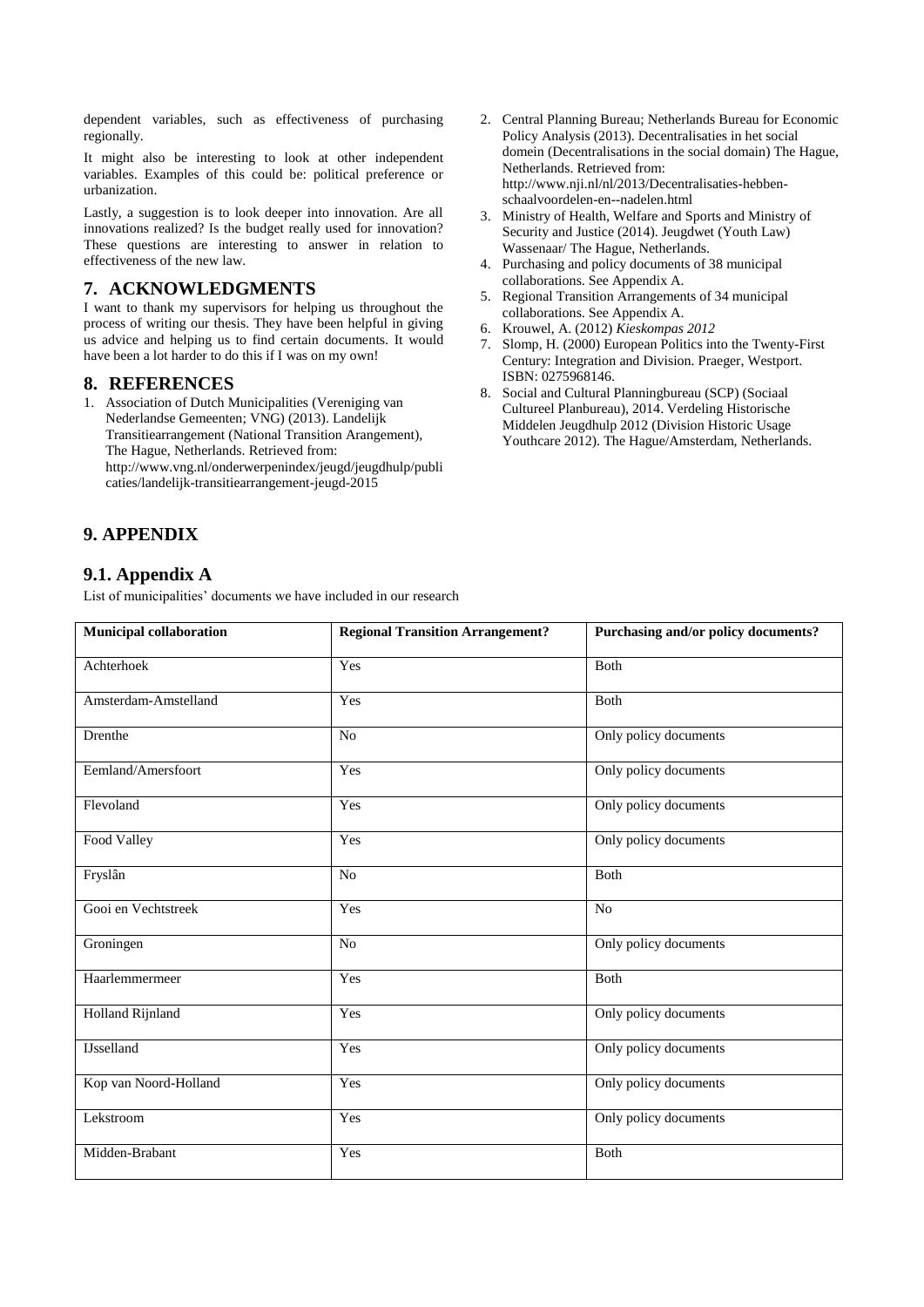| Midden IJssel - Oost Veluwe   | Yes             | Only policy documents     |  |
|-------------------------------|-----------------|---------------------------|--|
| Midden Holland                | Yes             | Only policy documents     |  |
| <b>IJmond en Kennemerland</b> | $\rm No$        | Only policy documents     |  |
| Midden-Limburg West           | No              | Only purchasing documents |  |
| Midden-Limburg Oost           | $\overline{No}$ | Only policy documents     |  |
| Noord Limburg                 | Yes             | Only policy documents     |  |
| Noord-Veluwe                  | $\rm No$        | Only policy documents     |  |
| Noord Oost Brabant            | Yes             | Only policy documents     |  |
| Alkmaar                       | Yes             | Only policy documents     |  |
| Arnhem                        | Yes             | $\overline{No}$           |  |
| Nijmegen                      | Yes             | Only policy documents     |  |
| Rivierenland                  | Yes             | Only policy documents     |  |
| Haaglanden                    | Yes             | Both                      |  |
| Rijnmond                      | Yes             | Only policy documents     |  |
| Twente                        | Yes             | Both                      |  |
| Utrecht Stad                  | Yes             | Only policy documents     |  |
| <b>Utrecht West</b>           | Yes             | No                        |  |
| <b>West Brabant Oost</b>      | Yes             | <b>Both</b>               |  |
| West Brabant West             | No              | Only policy documents     |  |
| West-Friesland                | Yes             | Both                      |  |
| Zaanstreek Waterland          | Yes             | Both                      |  |
| Zeeland                       | Yes             | Both                      |  |
| Zuid-Holland Zuid             | Yes             | Only policy documents     |  |
| Zuid Kennemerland             | Yes             | $\rm No$                  |  |
| Zuid-Limburg                  | Yes             | Only policy documents     |  |
| Zuid-Oost Brabant             | Yes             | Only policy documents     |  |
| Zuid-Oost Utrecht             | Yes             | Only policy documents     |  |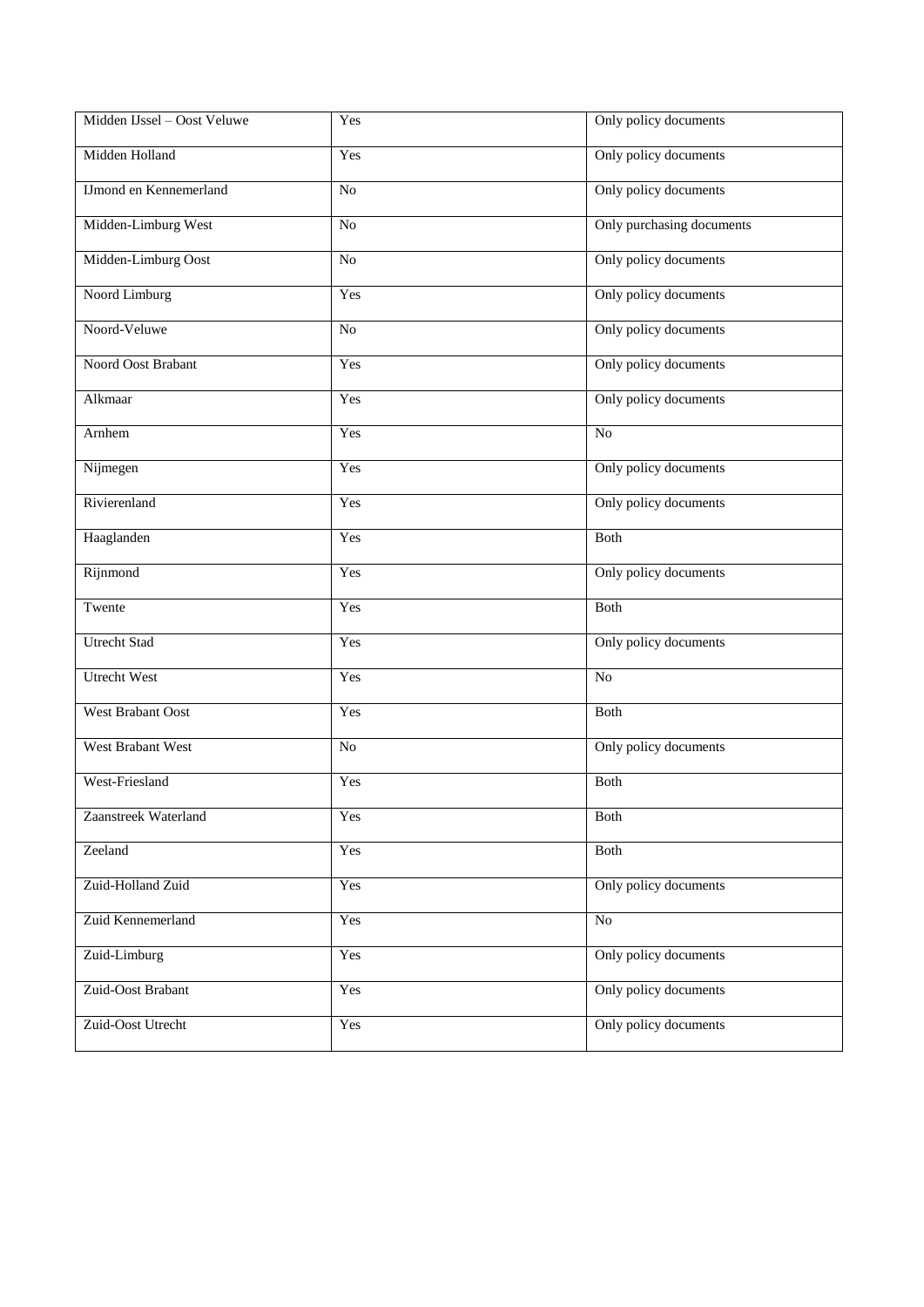# **9.2. Appendix B**

List of municipalities with population and collaborations

| <b>Municipality</b>      | Population | <b>Decentral collaboration</b>           | <b>Regional</b><br>collaboration | Sub-regional collaboration |
|--------------------------|------------|------------------------------------------|----------------------------------|----------------------------|
| <b>Aalten</b>            | 27013      | G7 (Gelderse regio's)                    | Achterhoek                       |                            |
| <b>Berkelland</b>        | 44666      | G7 (Gelderse regio's)                    | Achterhoek                       |                            |
| <b>Bronckhorst</b>       | 36932      | G7 (Gelderse regio's)                    | Achterhoek                       |                            |
| <b>Doetichem</b>         | 56344      | G7 (Gelderse regio's)                    | Achterhoek                       |                            |
| <b>Montferland</b>       | 34987      | G7 (Gelderse regio's)                    | Achterhoek                       |                            |
| <b>Oost Gelre</b>        | 29700      | G7 (Gelderse regio's)                    | Achterhoek                       |                            |
| <b>Oude LIsselstreek</b> | 39595      | G7 (Gelderse regio's)                    | Achterhoek                       |                            |
| Winterswijk              | 28881      | G7 (Gelderse regio's)                    | Achterhoek                       |                            |
| <b>Alkmaar</b>           | 106857     | West Friesland; Kop van<br>Noord-Holland | Alkmaar (Noord-<br>Kennemerland) |                            |
| <b>Bergen</b>            | 30076      | West Friesland; Kop van<br>Noord-Holland | Alkmaar (Noord-<br>Kennemerland) |                            |
| Castricum                | 34288      | West Friesland; Kop van<br>Noord-Holland | Alkmaar (Noord-<br>Kennemerland) |                            |
| Heerhugowaard            | 53307      | West Friesland; Kop van<br>Noord-Holland | Alkmaar (Noord-<br>Kennemerland) |                            |
| <b>Heiloo</b>            | 22636      | West Friesland; Kop van<br>Noord-Holland | Alkmaar (Noord-<br>Kennemerland) |                            |
| Langedijk                | 26935      | West Friesland; Kop van<br>Noord-Holland | Alkmaar (Noord-<br>Kennemerland) |                            |
| <b>Aalsmeer</b>          | 30759      | Stadsregio Amsterdam                     | Amsterdam-<br>Amstelland         |                            |
| Amstelveen               | 85015      | Stadsregio Amsterdam                     | Amsterdam-<br>Amstelland         |                            |
| Amsterdam                | 810937     | Stadsregio Amsterdam                     | Amsterdam-<br>Amstelland         |                            |
| <b>Diemen</b>            | 25930      | Stadsregio Amsterdam                     | Amsterdam-<br>Amstelland         |                            |
| <b>Ouder-Amstel</b>      | 13271      | Stadsregio Amsterdam                     | Amsterdam-<br>Amstelland         |                            |
| <b>Uithoorn</b>          | 28418      | Stadsregio Amsterdam                     | Amsterdam-<br>Amstelland         |                            |
| <b>Arnhem</b>            | 150823     | G7 (Gelderse regio's)                    | Arnhem                           |                            |
| <b>Doesburg</b>          | 11437      | G7 (Gelderse regio's)                    | Arnhem                           |                            |
| <b>Duiven</b>            | 25609      | G7 (Gelderse regio's)                    | Arnhem                           |                            |
| <b>Lingewaard</b>        | 45776      | G7 (Gelderse regio's)                    | Arnhem                           |                            |
| Overbetuwe               | 46665      | G7 (Gelderse regio's)                    | Arnhem                           |                            |
| Renkum                   | 31580      | G7 (Gelderse regio's)                    | Arnhem                           |                            |
| Rheden                   | 43640      | G7 (Gelderse regio's)                    | Arnhem                           |                            |
| Rijnwaarden              | 10917      | G7 (Gelderse regio's)                    | Arnhem                           |                            |
| <b>Rozendaal</b>         | 1503       | G7 (Gelderse regio's)                    | Arnhem                           |                            |
| Wageningen               | 37429      | G7 (Gelderse regio's)                    | Arnhem                           |                            |
| Westervoort              | 15138      | G7 (Gelderse regio's)                    | Arnhem                           |                            |
| Zevenaar                 | 32283      | G7 (Gelderse regio's)                    | Arnhem                           |                            |
| Aa en Hunze              | 25357      |                                          | Drenthe                          | Noord Drenthe              |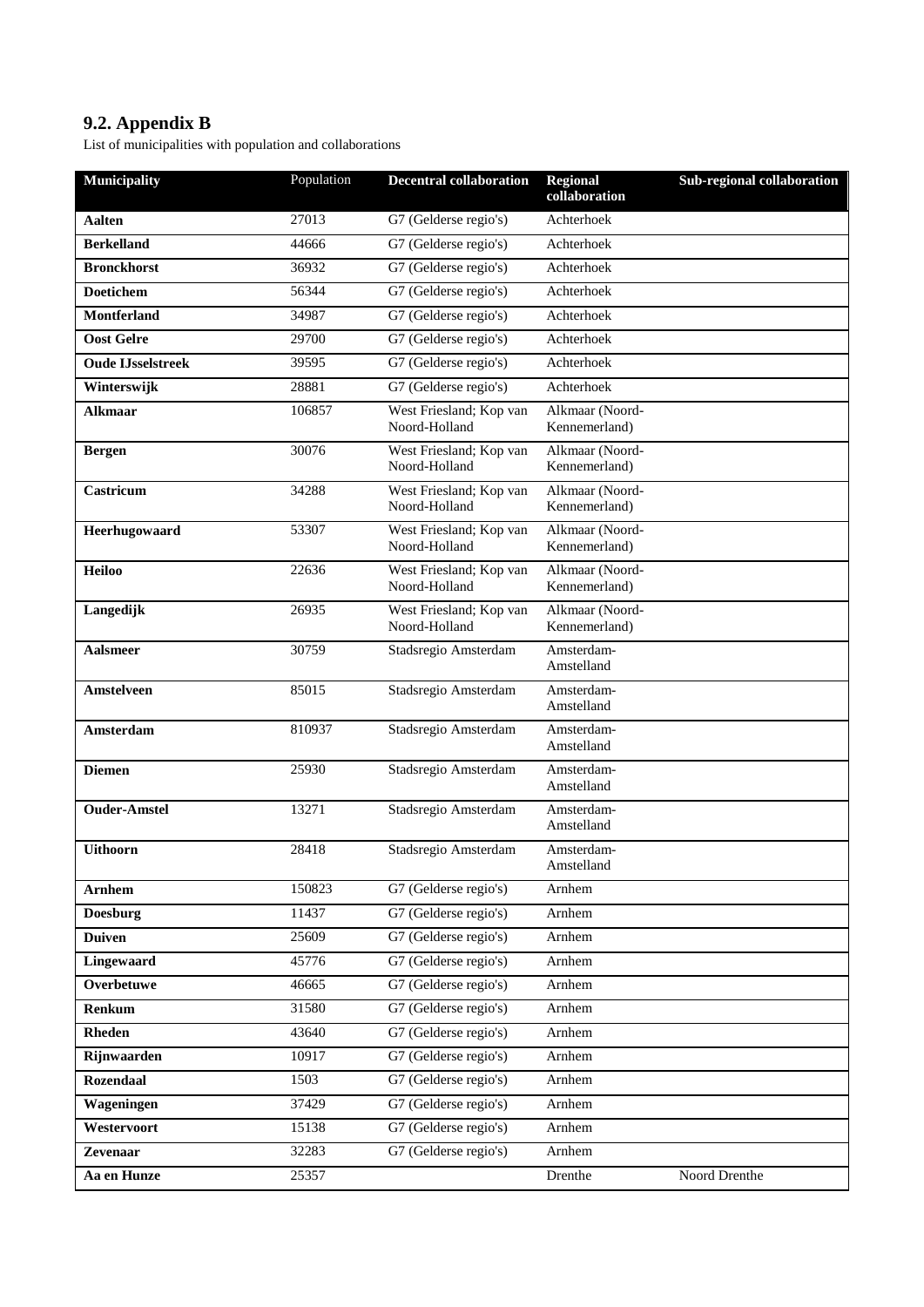| Assen                             | 67190  |                         | Drenthe     | Noord Drenthe   |
|-----------------------------------|--------|-------------------------|-------------|-----------------|
| <b>Borger-Odoorn</b>              | 25627  |                         | Drenthe     | Zuid Oost: BOCE |
| Coevorden                         | 35769  |                         | Drenthe     | Zuid Oost: BOCE |
| De Wolden                         | 23583  |                         | Drenthe     | Zuid West       |
| <b>Emmen</b>                      | 108052 |                         | Drenthe     | Zuid Oost: BOCE |
| Hoogeveen                         | 54664  |                         | Drenthe     | Zuid West       |
| <b>Meppel</b>                     | 32867  |                         | Drenthe     | Zuid West       |
| <b>Midden-Drenthe</b>             | 33366  |                         | Drenthe     | Noord Drenthe   |
| Noordenveld                       | 31087  |                         | Drenthe     | Noord Drenthe   |
| <b>Tynaarlo</b>                   | 32493  |                         | Drenthe     | Noord Drenthe   |
| Westerveld                        | 18933  |                         | Drenthe     | Zuid West       |
| Amersfoort                        | 150897 | Jeugdzorg Regio Utrecht | Eemland     |                 |
| <b>Baarn</b>                      | 24314  | Jeugdzorg Regio Utrecht | Eemland     |                 |
| <b>Bunschoten</b>                 | 20492  | Jeugdzorg Regio Utrecht | Eemland     |                 |
| <b>Eemnes</b>                     | 8779   | Jeugdzorg Regio Utrecht | Eemland     |                 |
| Leusden                           | 28997  | Jeugdzorg Regio Utrecht | Eemland     |                 |
| <b>Soest</b>                      | 45493  | Jeugdzorg Regio Utrecht | Eemland     |                 |
| Woudenberg                        | 12422  | Jeugdzorg Regio Utrecht | Eemland     |                 |
| <b>Almere</b>                     | 196013 |                         | Flevoland   |                 |
| <b>Dronten</b>                    | 40413  |                         | Flevoland   |                 |
| Lelystad                          | 76142  |                         | Flevoland   |                 |
| Noord-Oostpolder                  | 46356  |                         | Flevoland   |                 |
| Urk                               | 19470  |                         | Flevoland   |                 |
| Zeewolde                          | 21499  |                         | Flevoland   |                 |
| <b>Barneveld</b>                  | 54152  | G7 (Gelderse regio's)   | Food Valley |                 |
| Ede                               | 110656 | G7 (Gelderse regio's)   | Food Valley |                 |
| Nijkerk                           | 40638  | G7 (Gelderse regio's)   | Food Valley |                 |
| <b>Renswoude</b>                  | 4924   | Jeugdzorg Regio Utrecht | Food Valley |                 |
| Rhenen                            | 19116  | Jeugdzorg Regio Utrecht | Food Valley |                 |
| Scherpenzeel                      | 9498   | G7 (Gelderse regio's)   | Food Valley |                 |
| <b>Veenendaal</b>                 | 63252  | Jeugdzorg Regio Utrecht | Food Valley |                 |
| <b>Achtkarspelen</b>              | 28016  |                         | Fryslân     |                 |
| <b>Ameland</b>                    | 3578   |                         | Fryslân     |                 |
| De Friese Meren                   | 51254  |                         | Fryslân     |                 |
| <b>Datumadiel</b>                 | 19030  |                         | Fryslân     |                 |
| <b>Dongeradeel</b>                | 24160  |                         | Fryslân     |                 |
| Ferwerderadiel                    | 8790   |                         | Fryslân     |                 |
| Franekerdeel                      | 20445  |                         | Fryslân     |                 |
| Harlingen                         | 15821  |                         | Fryslân     |                 |
| Heerenveen                        | 49899  |                         | Fryslân     |                 |
| het Bildt                         | 10626  |                         | Fryslân     |                 |
| Kollumerland en<br>Nieuwkruisland | 12878  |                         | Fryslân     |                 |
| Leeuwarden                        | 107342 |                         | Fryslân     |                 |
| Leeuwarderadeel                   | 10278  |                         | Fryslân     |                 |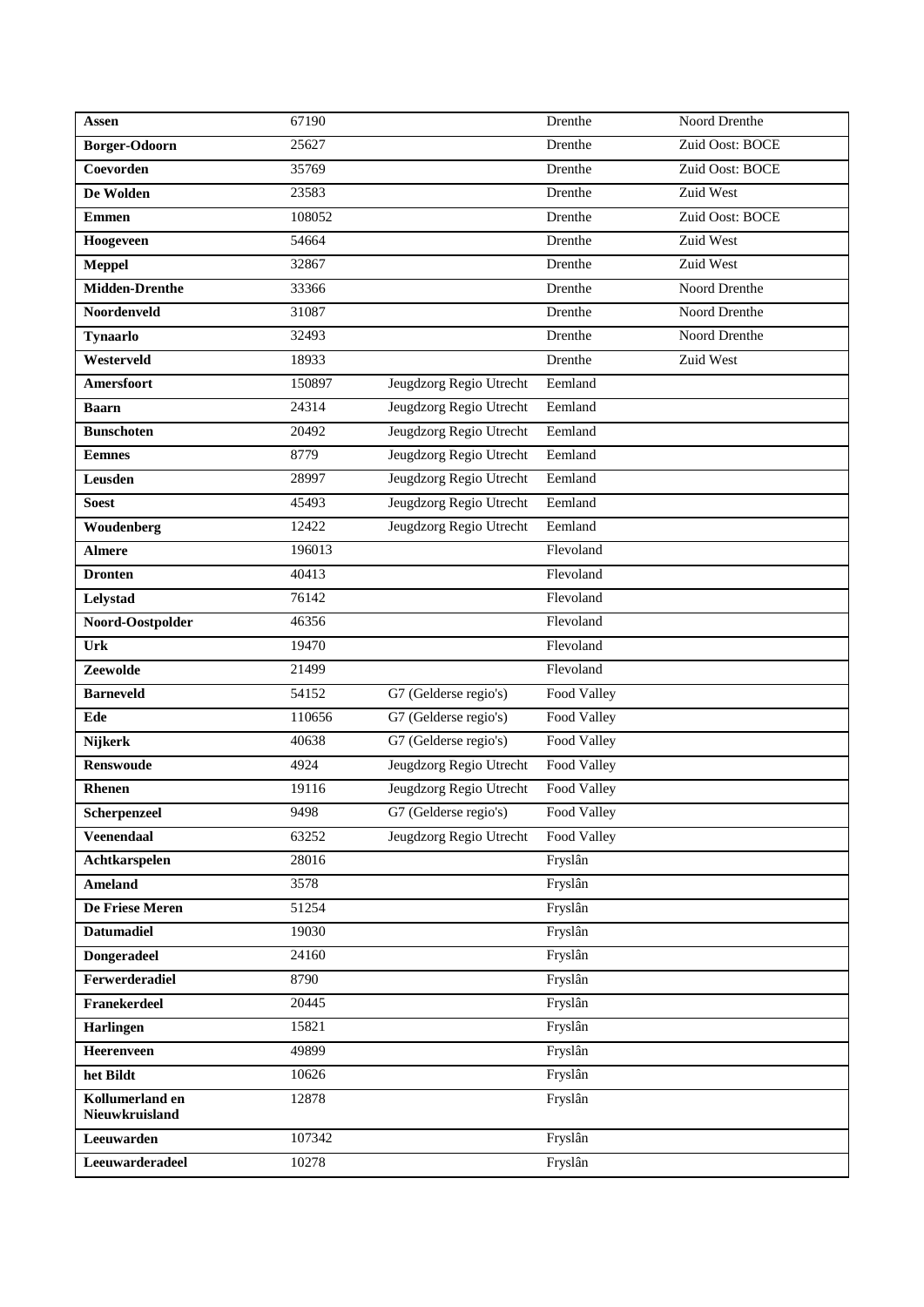| Littensaradiel             | 10926  | Fryslân             |                                                  |
|----------------------------|--------|---------------------|--------------------------------------------------|
| Menameradiel               | 13673  | Fryslân             |                                                  |
| Ooststellingwerf           | 25672  | Fryslân             |                                                  |
| Opsterland                 | 29863  | Fryslân             |                                                  |
| Schiermonnikoog            | 942    | Fryslân             |                                                  |
| Smalingerland              | 55467  | Fryslân             |                                                  |
| Súdwest Fryslân            | 84180  | Fryslân             |                                                  |
| <b>Terschelling</b>        | 4780   | Fryslân             |                                                  |
| Tytsjerksteradiel          | 31973  | Fryslân             |                                                  |
| <b>Vlieland</b>            | 1110   | Fryslân             |                                                  |
| Weststellingwerf           | 25454  | Fryslân             |                                                  |
| <b>Blaricum</b>            | 9094   | Gooi en Vechtstreek |                                                  |
| <b>Bussum</b>              | 32631  | Gooi en Vechtstreek |                                                  |
| <b>Hilversum</b>           | 86426  | Gooi en Vechtstreek |                                                  |
| Huizen                     | 41245  | Gooi en Vechtstreek |                                                  |
| Laren                      | 10862  | Gooi en Vechtstreek |                                                  |
| <b>Muiden</b>              | 6287   | Gooi en Vechtstreek |                                                  |
| <b>Naarden</b>             | 17205  | Gooi en Vechtstreek |                                                  |
| Appingedam                 | 12064  | Groningen           | Delfzijl & Loppersum                             |
| <b>Bedum</b>               | 10494  | Groningen           | BMWE gemeente; De<br>Marne, Winsum &<br>Eemsmond |
| <b>Bellingwedde</b>        | 8920   | Groningen           | Oldambt                                          |
| De Marne                   | 10209  | Groningen           | BMWE gemeente; Bedum,<br>Winsum & Eemsmond       |
| Delfzijl                   | 25698  | Groningen           | Appingedam & Loppersum                           |
| <b>Eemsmond</b>            | 15928  | Groningen           | BMWE gemeente; Bedum,<br>De Marne & Winsum       |
| Groningen                  | 198317 | Groningen           | Haren & Ten Boer                                 |
| Grootegast                 | 12165  | Groningen           | Leek, Marum, Zuidhorn                            |
| <b>Haren</b>               | 18782  | Groningen           | Groningen & Ten Boer                             |
| <b>Hoogezand-Sappemeer</b> | 34304  | Groningen           | Slochteren & Menterwolde                         |
| Leek                       | 19597  | Groningen           | Grootegast, Marum,<br>Zuidhorn                   |
| Loppersum                  | 10196  | Groningen           | Delfzijl & Appingedam                            |
| <b>Marum</b>               | 10378  | Groningen           | Grootegast, Leek &<br>Zuidhorn                   |
| Menterwolde                | 12258  | Groningen           | Hoogezand-Sappemeer &<br>Slochteren              |
| Oldambt                    | 38560  | Groningen           | Bellingwedde                                     |
| Pekela                     | 12706  | Groningen           | Veendam                                          |
| Slochteren                 | 15548  | Groningen           | Hoogezand-Sappemeer &<br>Menterwolde             |
| <b>Stadskanaal</b>         | 32803  | Groningen           | Vlagtwedde                                       |
| <b>Ten Boer</b>            | 7479   | Groningen           | Groningen & Haren                                |
| <b>Veendam</b>             | 27792  | Groningen           | Pekela                                           |
| <b>Vlagtwedde</b>          | 15905  | Groningen           | Stadskanaal                                      |
| Winsum                     | 13850  | Groningen           | BMWE gemeente; Bedum,                            |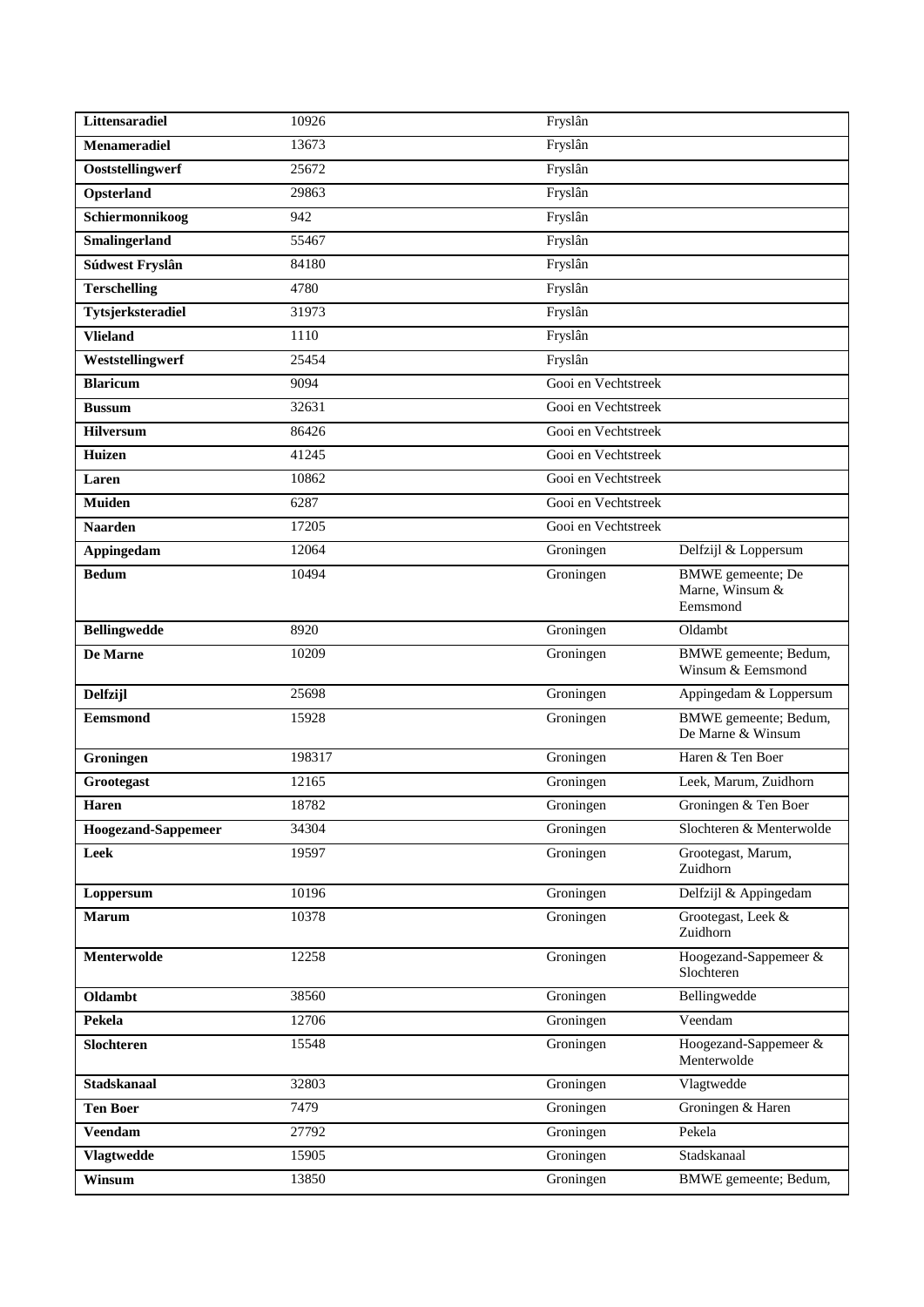|                        |        |                                         |                                        | De Marne & Eemsmond      |
|------------------------|--------|-----------------------------------------|----------------------------------------|--------------------------|
| Zuidhorn               | 18775  |                                         | Groningen                              | Grootegast, Leek & Marum |
| <b>Delft</b>           | 100046 |                                         | Haaglanden                             |                          |
| <b>Den Haag</b>        | 508940 |                                         | Haaglanden                             |                          |
| Leidschedam-Voorburg   | 73356  |                                         | Haaglanden                             |                          |
| <b>Middel-Delfland</b> | 18456  |                                         | Haaglanden                             |                          |
| Pijnacker-Nootdorp     | 51071  |                                         | Haaglanden                             |                          |
| Rijswijk               | 47634  |                                         | Haaglanden                             |                          |
| Wassenaar              | 25675  |                                         | Haaglanden                             |                          |
| Westland               | 103241 |                                         | Haaglanden                             |                          |
| Zoetermeer             | 123561 |                                         | Haaglanden                             |                          |
| Haarlemmermeer         | 144061 | Stadsregio Amsterdam;<br>Kennemerland   | Haarlemmermeer                         |                          |
| Alphen aan de Rijn     | 106785 |                                         | <b>Holland Rijnland</b>                | Rijnstreek               |
| <b>Hillegom</b>        | 20944  |                                         | <b>Holland Rijnland</b>                | Zuidelijke bollenstreek  |
| Kaag en Braassem       | 25745  |                                         | <b>Holland Rijnland</b>                | Rijnstreek               |
| Katwijk                | 62782  |                                         | <b>Holland Rijnland</b>                | Zuidelijke bollenstreek  |
| Leiden                 | 121163 |                                         | <b>Holland Rijnland</b>                | Leidse regio             |
| Leiderdorp             | 26813  |                                         | <b>Holland Rijnland</b>                | Leidse regio             |
| <b>Lisse</b>           | 22336  |                                         | <b>Holland Rijnland</b>                | Zuidelijke bollenstreek  |
| Nieuwkoop              | 27104  |                                         | <b>Holland Rijnland</b>                | Rijnstreek               |
| Noordwijk              | 25691  |                                         | Holland Rijnland                       | Zuidelijke bollenstreek  |
| Noordwijkerhout        | 15956  |                                         | <b>Holland Rijnland</b>                | Zuidelijke bollenstreek  |
| <b>Oestgeest</b>       | 22910  |                                         | Holland Rijnland                       | Leidse regio             |
| <b>Teylingen</b>       | 35735  |                                         | <b>Holland Rijnland</b>                | Zuidelijke bollenstreek  |
| <b>Voorschoten</b>     | 24951  |                                         | <b>Holland Rijnland</b>                | Leidse regio             |
| Zoeterwoude            | 8075   |                                         | <b>Holland Rijnland</b>                | Leidse regio             |
| <b>Beverwijk</b>       | 40093  | Kennemerland                            | <b>IJmond</b> (Midden<br>Kennemerland) |                          |
| <b>Heemskerk</b>       | 39088  | Kennemerland                            | <b>IJmond</b> (Midden<br>Kennemerland) |                          |
| <b>Uitgeest</b>        | 13234  | Kennemerland                            | <b>IJmond</b> (Midden<br>Kennemerland) |                          |
| <b>Velsen</b>          | 67220  | Kennemerland                            | <b>IJmond</b> (Midden<br>Kennemerland) |                          |
| Apeldoorn              | 157545 | G7 (Gelderse regio's)                   | <b>IJssel/Oost Veluwe</b>              |                          |
| <b>Brummen</b>         | 21177  | G7 (Gelderse regio's)                   | <b>IJssel/Oost Veluwe</b>              |                          |
| Epe                    | 32351  | G7 (Gelderse regio's)                   | <b>IJssel/Oost Veluwe</b>              |                          |
| <b>Hattem</b>          | 11732  | G7 (Gelderse regio's);<br>IJsselland+   | <b>Ussel/Oost Veluwe</b>               |                          |
| <b>Heerde</b>          | 18490  | G7 (Gelderse regio's);<br>$IJsselland+$ | <b>IJssel/Oost Veluwe</b>              |                          |
| Lochem                 | 33248  | G7 (Gelderse regio's)                   | <b>IJssel/Oost Veluwe</b>              |                          |
| <b>Voorst</b>          | 23767  | G7 (Gelderse regio's)                   | <b>IJssel/Oost Veluwe</b>              |                          |
| Zutphen                | 47164  | G7 (Gelderse regio's)                   | <b>IJssel/Oost Veluwe</b>              |                          |
| <b>Dalfsen</b>         | 27674  | IJsselland+                             | <b>IJsselland</b>                      |                          |
| <b>Deventer</b>        | 98322  | IJsselland+                             | <b>IJsselland</b>                      | <b>DOWR</b>              |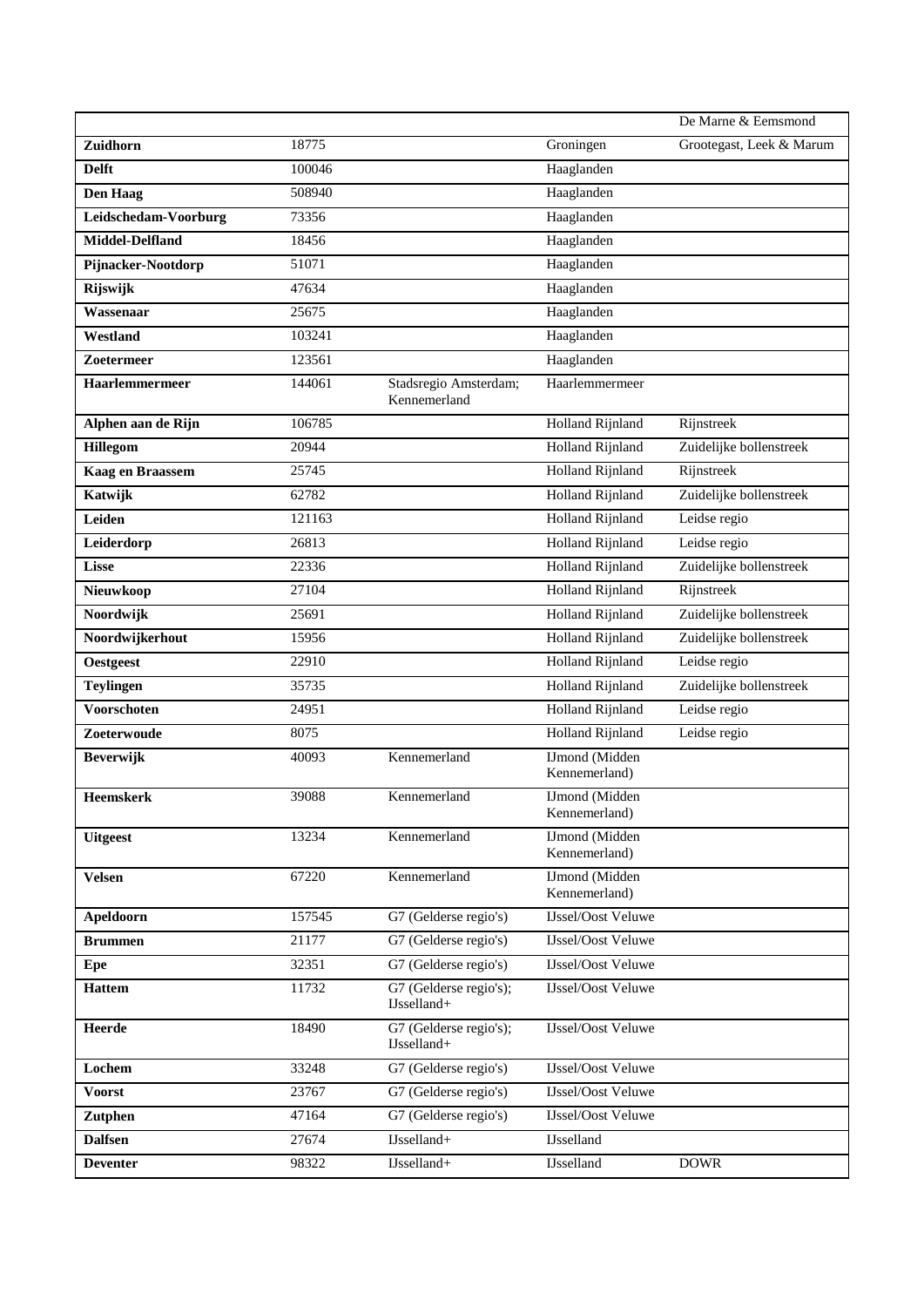| Hardenberg            | 59577  | IJsselland+                               | <b>IJsselland</b>         |             |
|-----------------------|--------|-------------------------------------------|---------------------------|-------------|
| <b>Kampen</b>         | 51092  | IJsselland+                               | <b>IJsselland</b>         |             |
| Olst-Wijhe            | 17770  | IJsselland+                               | <b>IJsselland</b>         | <b>DOWR</b> |
| <b>Ommen</b>          | 17361  | IJsselland+                               | <b>Usselland</b>          |             |
| <b>Raalte</b>         | 36519  | IJsselland+                               | <b>IJsselland</b>         | <b>DOWR</b> |
| <b>Staphorst</b>      | 16367  | IJsselland+                               | <b>IJsselland</b>         |             |
| Steenwijkerland       | 43350  | IJsselland+                               | <b>IJsselland</b>         |             |
| Zwartewaterland       | 22167  | $IJsselland+$                             | <b>Usselland</b>          |             |
| Zwolle                | 123159 | IJsselland+                               | <b>IJsselland</b>         |             |
| <b>Den Helder</b>     | 508940 | Noord-Holland-Noord                       | Kop van Noord-<br>Holland |             |
| <b>Hollands Kroon</b> | 47502  | Noord-Holland-Noord                       | Kop van Noord-<br>Holland |             |
| <b>Schagen</b>        | 45978  | Noord-Holland-Noord                       | Kop van Noord-<br>Holland |             |
| <b>Texel</b>          | 13552  | Noord-Holland-Noord                       | Kop van Noord-<br>Holland |             |
| Houten                | 48421  | Jeugdzorg Regio Utrecht                   | Lekstroom                 |             |
| <b>IJsselstein</b>    | 34275  | Jeugdzorg Regio Utrecht                   | Lekstroom                 |             |
| Lopik                 | 13999  | Jeugdzorg Regio Utrecht                   | Lekstroom                 |             |
| Nieuwegein            | 61038  | Jeugdzorg Regio Utrecht                   | Lekstroom                 |             |
| <b>Vianen</b>         | 19596  | Jeugdzorg Regio Utrecht                   | Lekstroom                 |             |
| Krimpenerwaard        | 54287  | Zuid-Holland Zuid &<br>Zuid-Holland Noord | Midden Holland            |             |
| Bodegraven-Reeuwijk   | 33272  |                                           | Midden Holland            |             |
| Gouda                 | 70941  | Zuid-Holland Zuid &<br>Zuid-Holland Noord | Midden Holland            |             |
| Waddinxveen           | 25508  |                                           | Midden Holland            |             |
| Zuidplas              | 40892  | Zuid-Holland Zuid &<br>Zuid-Holland Noord | Midden Holland            |             |
| <b>Dongen</b>         | 25358  |                                           | Midden-Brabant            |             |
| Gilze en Rijen        | 26069  |                                           | Midden-Brabant            |             |
| Goirle                | 23098  |                                           | Midden-Brabant            |             |
| Heusden               | 43165  |                                           | Midden-Brabant            |             |
| <b>Hilvarenbeek</b>   | 15092  |                                           | Midden-Brabant            |             |
| Loon op Zand          | 23080  |                                           | Midden-Brabant            |             |
| Oisterwijk            | 25802  |                                           | Midden-Brabant            |             |
| <b>Tilburg</b>        | 210270 |                                           | Midden-Brabant            |             |
| Waalwijk              | 46498  |                                           | Midden-Brabant            |             |
| <b>Echt-Susteren</b>  | 31976  | Midden-Limburg                            | Midden-Limburg<br>Oost    |             |
| Maasgouw              | 23907  | Midden-Limburg                            | Midden-Limburg<br>Oost    |             |
| Roerdalen             | 20832  | Midden-Limburg                            | Midden-Limburg<br>Oost    |             |
|                       |        |                                           |                           |             |
| Roermond              | 56929  | Midden-Limburg                            | Midden-Limburg<br>Oost    |             |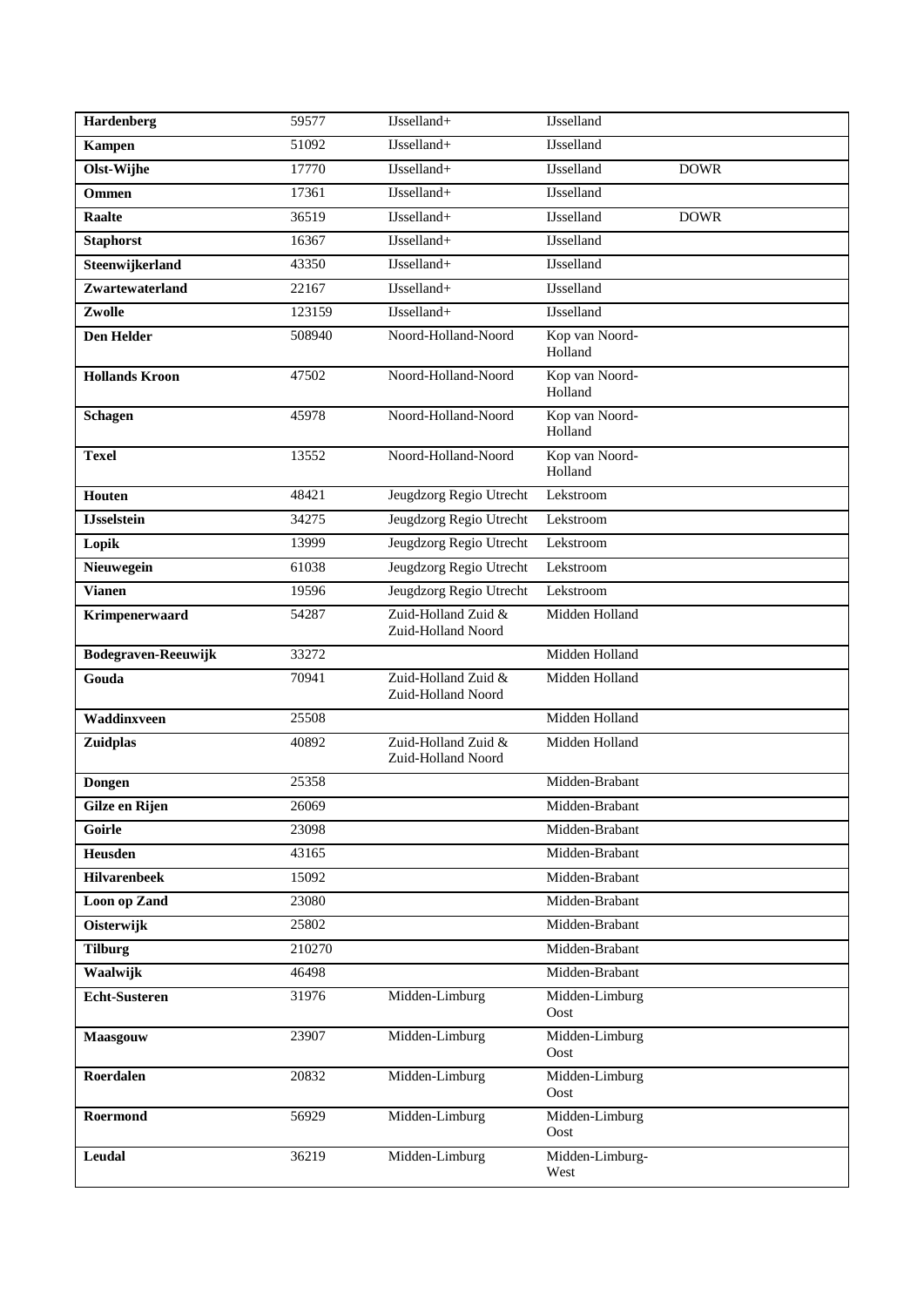| Nederweert                 | 16751  | Midden-Limburg         | Midden-Limburg-<br>West |                |
|----------------------------|--------|------------------------|-------------------------|----------------|
| Weert                      | 48721  | Midden-Limburg         | Midden-Limburg-<br>West |                |
| <b>Beuningen</b>           | 25288  | G7 (Gelderse regio's)  | Nijmegen                |                |
| <b>Druten</b>              | 18210  | G7 (Gelderse regio's)  | Nijmegen                |                |
| <b>Groesbeek</b>           | 34304  | G7 (Gelderse regio's)  | Nijmegen                |                |
| Heumen                     | 16334  | G7 (Gelderse regio's)  | Nijmegen                |                |
| Mook en Middelaar          | 3045   | G7 (Gelderse regio's)  | Nijmegen                |                |
| Nijmegen                   | 168292 | G7 (Gelderse regio's)  | Nijmegen                |                |
| Wijchen                    | 41043  | G7 (Gelderse regio's)  | Nijmegen                |                |
| <b>Beesel</b>              | 13617  |                        | Noord-Limburg           |                |
| <b>Bergen</b>              | 13237  |                        | Noord-Limburg           |                |
| Gennep                     | 17286  |                        | Noord-Limburg           |                |
| Horst aan de Maas          | 41727  |                        | Noord-Limburg           |                |
| Peel en Maas               | 43314  |                        | Noord-Limburg           |                |
| <b>Venlo</b>               | 100428 |                        | Noord-Limburg           |                |
| <b>Venray</b>              | 43112  |                        | Noord-Limburg           |                |
| <b>Bernheze</b>            | 29690  |                        | Noordoost Brabant       | Maasland       |
| <b>Boekel</b>              | 10089  |                        | Noordoost Brabant       | Uden/Veghel    |
| <b>Boxmeer</b>             | 28147  |                        | Noordoost Brabant       | Land van Cuijk |
| <b>Boxtel</b>              | 30320  |                        | Noordoost Brabant       | Meierij        |
| Cuijk                      | 24783  |                        | Noordoost Brabant       | Land van Cuijk |
| Grave                      | 8800   |                        | Noordoost Brabant       | Land van Cuijk |
| <b>Haaren</b>              | 13587  |                        | Noordoost Brabant       | Meierij        |
| <b>Landerd</b>             | 15266  |                        | Noordoost Brabant       | Uden/Veghel    |
| <b>Mill en Sint Hubert</b> | 10850  |                        | Noordoost Brabant       | Land van Cuijk |
| <b>Oss</b>                 | 89421  |                        | Noordoost Brabant       | Maasland       |
| Schijndel                  | 23360  |                        | Noordoost Brabant       | Meierij        |
| s-Hertogenbosch            | 150514 |                        | Noordoost Brabant       | Meierij        |
| <b>Sint Antonius</b>       | 11691  |                        | Noordoost Brabant       | Land van Cuijk |
| Sint-Michielsgestel        | 28121  |                        | Noordoost Brabant       | Meierij        |
| Sint-Oedenrode             | 17934  |                        | Noordoost Brabant       | Uden/Veghel    |
| <b>Uden</b>                | 40913  |                        | Noordoost Brabant       | Uden/Veghel    |
| Veghel                     | 37464  |                        | Noordoost Brabant       | Uden/Veghel    |
| Vught                      | 25638  |                        | Noordoost Brabant       | Meierij        |
| Elburg                     | 22645  | G7 (Gelderse regio's)  | Noord-Veluwe            |                |
| <b>Ermelo</b>              | 26045  | G7 (Gelderse regio's)  | Noord-Veluwe            |                |
| Harderwijk                 | 45732  | G7 (Gelderse regio's)  | Noord-Veluwe            |                |
| <b>Nunspeet</b>            | 26680  | G7 (Gelderse regio's)  | Noord-Veluwe            |                |
| <b>Oldebroek</b>           | 22835  | G7 (Gelderse regio's)  | Noord-Veluwe            |                |
| <b>Putten</b>              | 23872  | G7 (Gelderse regio's)  | Noord-Veluwe            |                |
| Albrandswaard              | 25069  | Provincie Zuid-Holland | Rijnmond                |                |
| <b>Barendrecht</b>         | 47377  | Provincie Zuid-Holland | Rijnmond                |                |
| <b>Brielle</b>             | 16312  | Provincie Zuid-Holland | Rijnmond                |                |
| Capelle aan den IJssel     | 66178  | Provincie Zuid-Holland | Rijnmond                |                |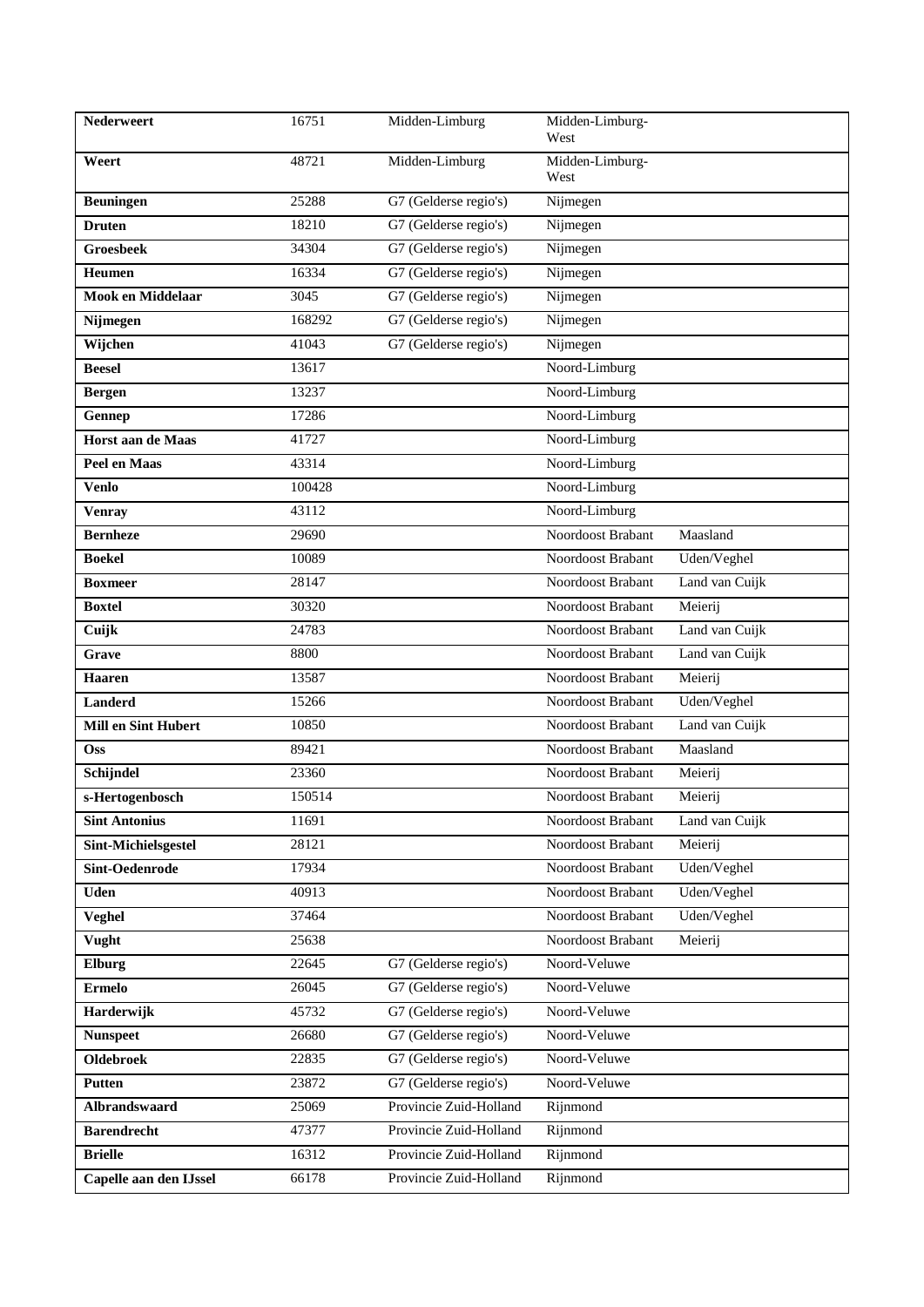| Goeree-Oostflakkee       | 48245  | Provincie Zuid-Holland                                         | Rijnmond            |
|--------------------------|--------|----------------------------------------------------------------|---------------------|
| <b>Hellevoetssluis</b>   | 38953  | Provincie Zuid-Holland                                         | Rijnmond            |
| Krimpen aan den IJssel   | 28825  | Provincie Zuid-Holland                                         | Rijnmond            |
| Lansingerland            | 57122  | Provincie Zuid-Holland                                         | Rijnmond            |
| <b>Maassluis</b>         | 32080  | Provincie Zuid-Holland                                         | Rijnmond            |
| <b>Ridderkerk</b>        | 45253  | Provincie Zuid-Holland                                         | Rijnmond            |
| Rotterdam                | 618357 | Provincie Zuid-Holland                                         | Rijnmond            |
| <b>Schiedam</b>          | 76450  | Provincie Zuid-Holland                                         | Rijnmond            |
| <b>Nissewaard</b>        | 84931  | Provincie Zuid-Holland                                         | Rijnmond            |
| <b>Vlaardingen</b>       | 70981  | Provincie Zuid-Holland                                         | Rijnmond            |
| Westvoorne               | 13964  | Provincie Zuid-Holland                                         | Rijnmond            |
| <b>Buren</b>             | 26019  | G7 (Gelderse regio's)                                          | Rivierenland        |
| <b>Culemborg</b>         | 27590  | G7 (Gelderse regio's)                                          | Rivierenland        |
| Geldermalsen             | 26300  | G7 (Gelderse regio's)                                          | Rivierenland        |
| Lingewaal                | 11060  | G7 (Gelderse regio's)                                          | Rivierenland        |
| <b>Maasdriel</b>         | 24156  | G7 (Gelderse regio's)                                          | Rivierenland        |
| Neder-Betuwe             | 22555  | G7 (Gelderse regio's)                                          | Rivierenland        |
| Neerijen                 | 12020  | G7 (Gelderse regio's)                                          | Rivierenland        |
| <b>Tiel</b>              | 41775  | G7 (Gelderse regio's)                                          | Rivierenland        |
| <b>West Maas en Waal</b> | 18419  | G7 (Gelderse regio's)                                          | Rivierenland        |
| <b>Zaltbommel</b>        | 27182  | G7 (Gelderse regio's)                                          | Rivierenland        |
| <b>Almelo</b>            | 106857 |                                                                | Twente/Samen14      |
| <b>Borne</b>             | 21884  |                                                                | Twente/Samen14      |
| <b>Dinkelland</b>        | 25947  |                                                                | Twente/Samen14      |
| <b>Enschede</b>          | 158586 |                                                                | Twente/Samen14      |
| Haaksbergen              | 24344  |                                                                | Twente/Samen14      |
| Hellendoorn              | 35711  |                                                                | Twente/Samen14      |
| Hengelo                  | 80957  |                                                                | Twente/Samen14      |
| <b>Hof van Twente</b>    | 34997  |                                                                | Twente/Samen14      |
| Losser                   | 22612  |                                                                | Twente/Samen14      |
| <b>Oldenzaal</b>         | 32137  |                                                                | Twente/Samen14      |
| Rijssen-Holten           | 37661  |                                                                | Twente/Samen14      |
| <b>Tubbergen</b>         | 21206  |                                                                | Twente/Samen14      |
| <b>Twenterand</b>        | 33929  |                                                                | Twente/Samen14      |
| Wierden                  | 23909  |                                                                | Twente/Samen14      |
| Utrecht                  | 328164 | Jeugdzorg Regio Utrecht                                        | <b>Utrecht Stad</b> |
| De Ronde Venen           | 42642  | Jeugdzorg Regio Utrecht                                        | <b>Utrecht West</b> |
| <b>Montfoort</b>         | 13639  | Jeugdzorg Regio Utrecht                                        | Utrecht West        |
| Oudewater                | 9873   | Jeugdzorg Regio Utrecht                                        | Utrecht West        |
| <b>Stichtse Vecht</b>    | 63856  | Jeugdzorg Regio Utrecht                                        | Utrecht West        |
| Weesp                    | 18172  |                                                                | Utrecht West        |
| Wijdemeren               | 23187  |                                                                | Utrecht West        |
| Woerden                  | 50577  | Jeugdzorg Regio Utrecht                                        | <b>Utrecht West</b> |
| <b>Aalburg</b>           | 12846  | West-Brabant;<br>Veiligheidsregio (West-<br>en Midden-Brabant) | West Brabant Oost   |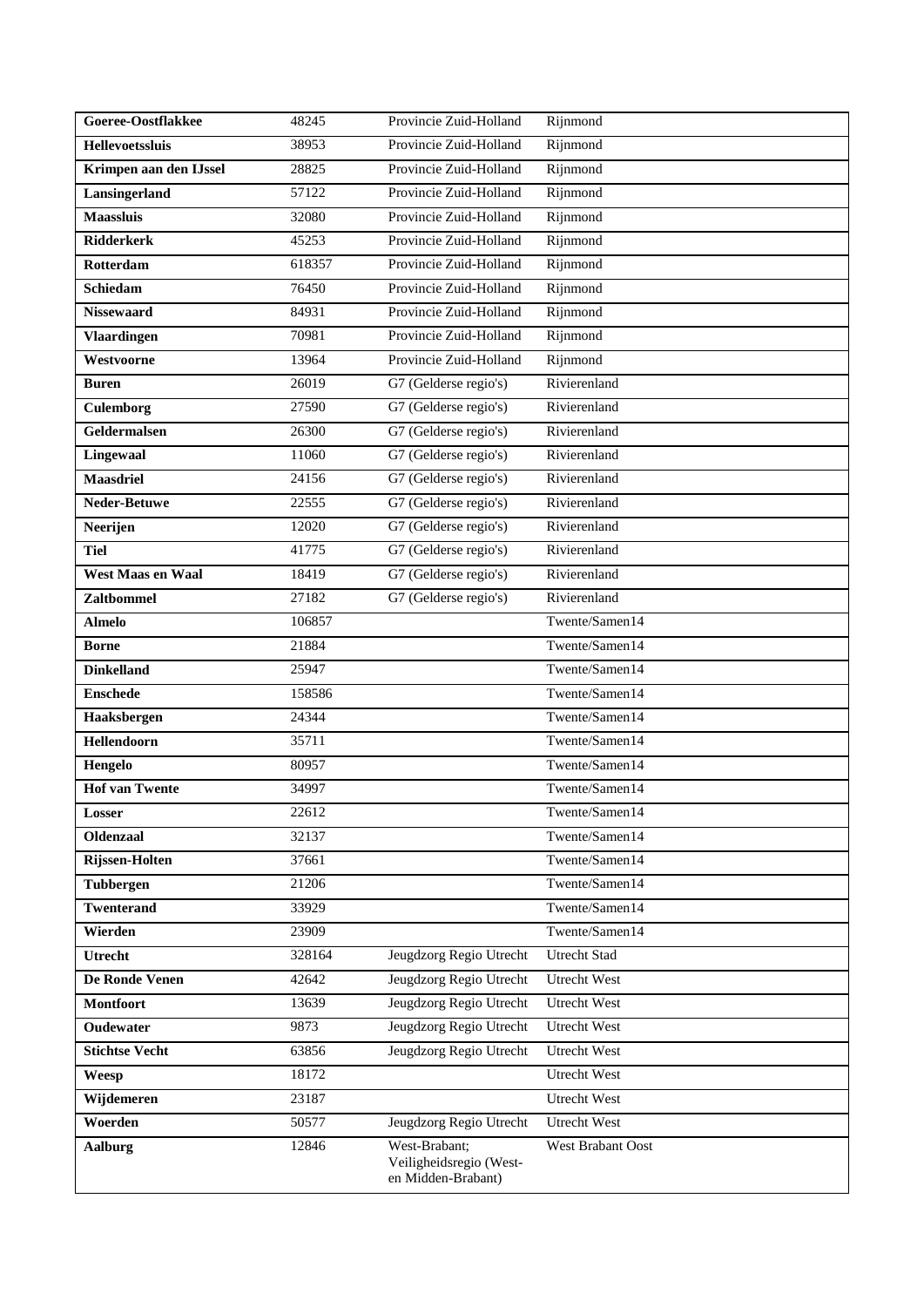| Alphen-Chaam         | 9717   | West-Brabant;<br>Veiligheidsregio (West-<br>en Midden-Brabant) | <b>West Brabant Oost</b> |
|----------------------|--------|----------------------------------------------------------------|--------------------------|
| <b>Baarle-Nassau</b> | 6612   | West-Brabant:<br>Veiligheidsregio (West-<br>en Midden-Brabant) | West Brabant Oost        |
| <b>Breda</b>         | 179623 | West-Brabant:<br>Veiligheidsregio (West-<br>en Midden-Brabant) | <b>West Brabant Oost</b> |
| <b>Drimmelen</b>     | 26695  | West-Brabant:<br>Veiligheidsregio (West-<br>en Midden-Brabant) | <b>West Brabant Oost</b> |
| Geertruidenberg      | 21571  | West-Brabant:<br>Veiligheidsregio (West-<br>en Midden-Brabant) | West Brabant Oost        |
| Oosterhout           | 53717  | West-Brabant:<br>Veiligheidsregio (West-<br>en Midden-Brabant) | West Brabant Oost        |
| Werkendam            | 26387  | West-Brabant;<br>Veiligheidsregio (West-<br>en Midden-Brabant) | West Brabant Oost        |
| Woudrichem           | 14425  | West-Brabant;<br>Veiligheidsregio (West-<br>en Midden-Brabant) | West Brabant Oost        |
| Bergen op Zoom       | 66419  | West-Brabant;<br>Veiligheidsregio (West-<br>en Midden-Brabant) | West Brabant West        |
| <b>Etten-Leur</b>    | 42357  | West-Brabant;<br>Veiligheidsregio (West-<br>en Midden-Brabant) | West Brabant West        |
| Halderberge          | 29340  | West-Brabant;<br>Veiligheidsregio (West-<br>en Midden-Brabant) | West Brabant West        |
| Moerdijk             | 36729  | West-Brabant;<br>Veiligheidsregio (West-<br>en Midden-Brabant) | West Brabant West        |
| <b>Roosendaal</b>    | 77027  | West-Brabant:<br>Veiligheidsregio (West-<br>en Midden-Brabant) | <b>West Brabant West</b> |
| Rucphen              | 22180  | West-Brabant;<br>Veiligheidsregio (West-<br>en Midden-Brabant) | West Brabant West        |
| Steenbergen          | 23374  | West-Brabant;<br>Veiligheidsregio (West-<br>en Midden-Brabant) | West Brabant West        |
| Woensdrecht          | 21621  | West-Brabant;<br>Veiligheidsregio (West-<br>en Midden-Brabant) | West Brabant West        |
| <b>Zundert</b>       | 21399  | West-Brabant;<br>Veiligheidsregio (West-<br>en Midden-Brabant) | West Brabant West        |
| <b>Drechterland</b>  | 19250  | Noord-Holland-Noord                                            | West Friesland           |
| <b>Enkhuizen</b>     | 18376  | Noord-Holland-Noord                                            | West Friesland           |
| Hoorn                | 71703  | Noord-Holland-Noord                                            | West Friesland           |
| Koggenland           | 22485  | Noord-Holland-Noord                                            | <b>West Friesland</b>    |
| <b>Medemblik</b>     | 43320  | Noord-Holland-Noord                                            | West Friesland           |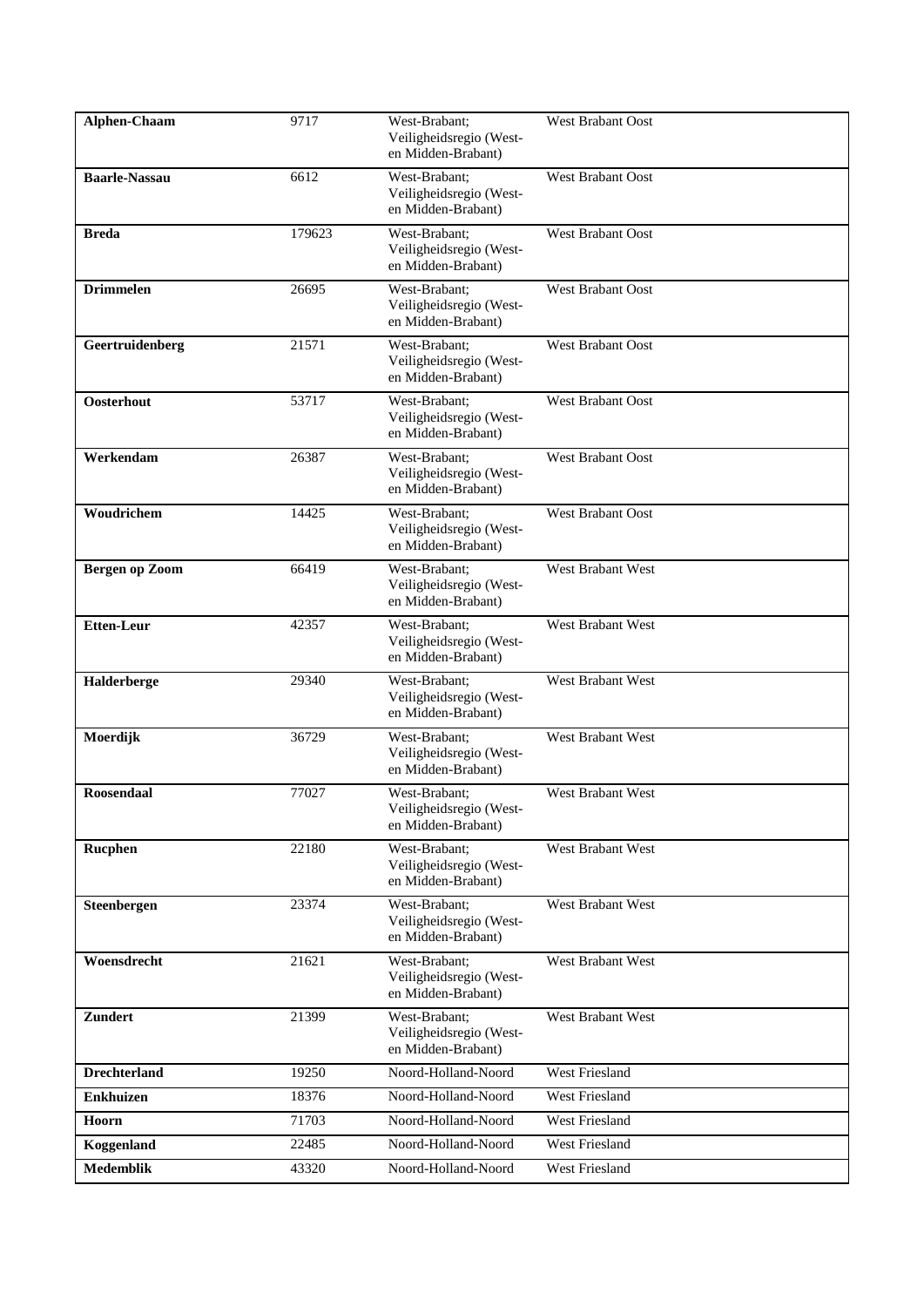| Opmeer                            | 11368  | Noord-Holland-Noord    | <b>West Friesland</b>    |                |
|-----------------------------------|--------|------------------------|--------------------------|----------------|
| <b>Stede Broec</b>                | 21485  | Noord-Holland-Noord    | West Friesland           |                |
| <b>Beemster</b>                   | 8910   |                        | Zaanstreek-<br>Waterland |                |
| Edam-Volendam                     | 28920  |                        | Zaanstreek-<br>Waterland |                |
| Landsmeer                         | 10444  |                        | Zaanstreek-<br>Waterland |                |
| Oostzaan                          | 9139   |                        | Zaanstreek-<br>Waterland |                |
| Purmerend                         | 79576  |                        | Zaanstreek-<br>Waterland |                |
| Waterland                         | 17134  |                        | Zaanstreek-<br>Waterland |                |
| Wormerland                        | 15777  |                        | Zaanstreek-<br>Waterland |                |
| Zaanstad                          | 150598 |                        | Zaanstreek-<br>Waterland |                |
| <b>Zeevang</b>                    | 6341   |                        | Zaanstreek-<br>Waterland |                |
| <b>Borsele</b>                    | 22579  |                        | Zeeland                  |                |
| Goes                              | 36954  |                        | Zeeland                  |                |
| <b>Hulst</b>                      | 27388  |                        | Zeeland                  |                |
| <b>Kapelle</b>                    | 12500  |                        | Zeeland                  |                |
| <b>Middelburg</b>                 | 47642  |                        | Zeeland                  |                |
| Noord-Beveland                    | 7402   |                        | Zeeland                  |                |
| <b>Reimerswaal</b>                | 21927  |                        | Zeeland                  |                |
| <b>Schouwen-Duiveland</b>         | 33852  |                        | Zeeland                  |                |
| <b>Sluis</b>                      | 23820  |                        | Zeeland                  |                |
| <b>Terneuzen</b>                  | 54709  |                        | Zeeland                  |                |
| <b>Tholen</b>                     | 25408  |                        | Zeeland                  |                |
| <b>Veere</b>                      | 21868  |                        | Zeeland                  |                |
| <b>Vlissingen</b>                 | 44444  |                        | Zeeland                  |                |
| <b>Bloemendaal</b>                | 22059  | Kennemerland           | Zuid Kennemerland        |                |
| Haarlem                           | 155147 | Kennemerland           | Zuid Kennemerland        |                |
| Haarlemmerliede en<br>Spaarnwoude | 5535   | Kennemerland           | Zuid Kennemerland        |                |
| <b>Heemstede</b>                  | 26364  | Kennemerland           | Zuid Kennemerland        |                |
| Zandvoort                         | 16575  | Kennemerland           | Zuid Kennemerland        |                |
| Alblasserdam                      | 19801  | Provincie Zuid-Holland | Zuid-Holland Zuid        | Drechtsteden   |
| <b>Binnenmaas</b>                 | 28710  | Provincie Zuid-Holland | Zuid-Holland Zuid        | Hoeksche Waard |
| Cromstrijen                       | 12738  | Provincie Zuid-Holland | Zuid-Holland Zuid        | Hoeksche Waard |
| <b>Dordrecht</b>                  | 118691 | Provincie Zuid-Holland | Zuid-Holland Zuid        | Drechtsteden   |
| Giessenlanden                     | 14442  | Provincie Zuid-Holland | Zuid-Holland Zuid        |                |
| Gorinchem                         | 35242  | Provincie Zuid-Holland | Zuid-Holland Zuid        |                |
| Hardinxveld-Giessendam            | 17758  | Provincie Zuid-Holland | Zuid-Holland Zuid        |                |
| Hendrik-Ido-Ambacht               | 28911  | Provincie Zuid-Holland | Zuid-Holland Zuid        | Drechtsteden   |
| Korendijk                         | 10702  | Provincie Zuid-Holland | Zuid-Holland Zuid        | Hoeksche Waard |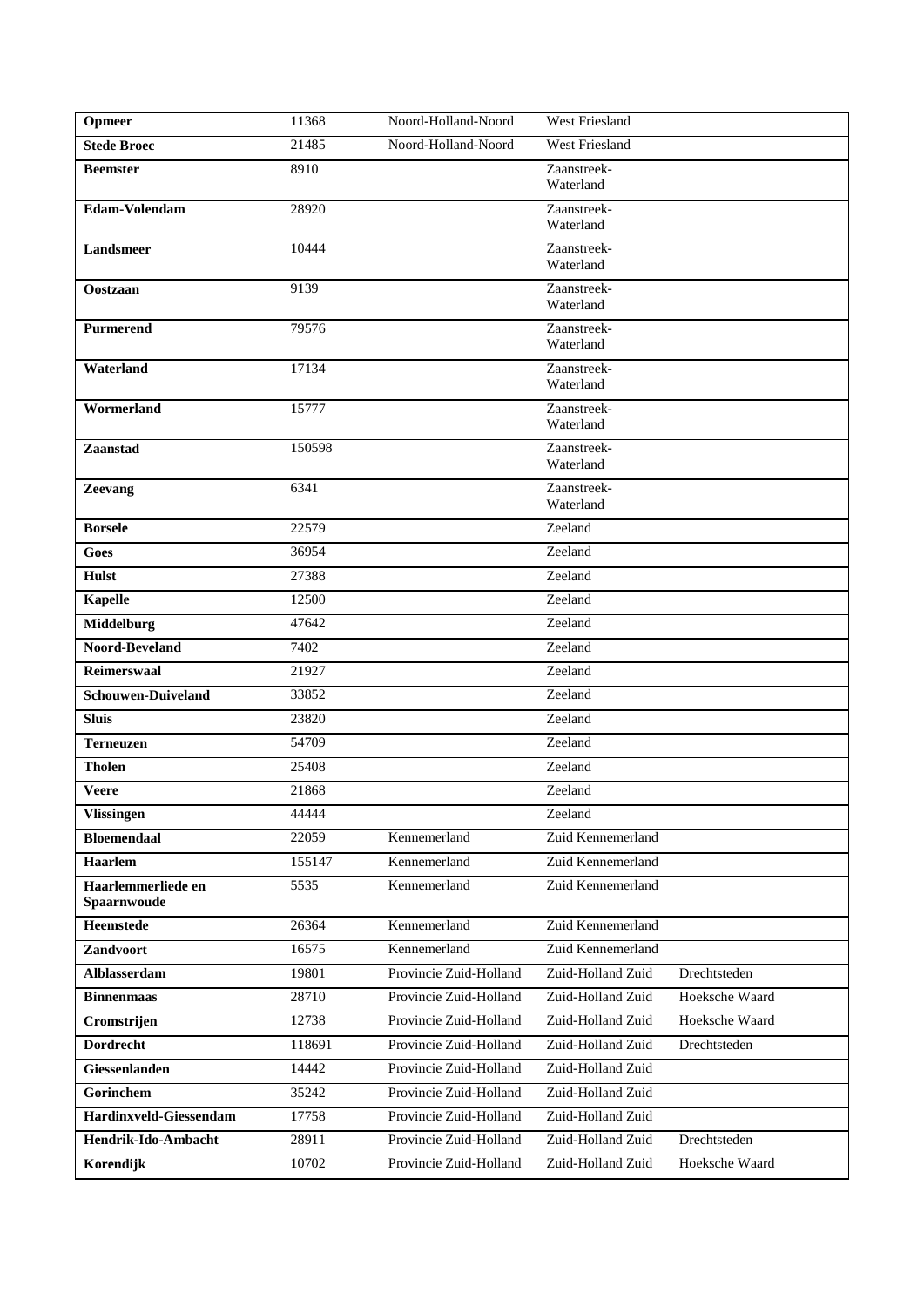| Leerdam                          | 20590  | Provincie Zuid-Holland | Zuid-Holland Zuid |                       |
|----------------------------------|--------|------------------------|-------------------|-----------------------|
| Molenwaard                       | 29032  | Provincie Zuid-Holland | Zuid-Holland Zuid |                       |
| Oud-Beijerland                   | 23715  | Provincie Zuid-Holland | Zuid-Holland Zuid | Hoeksche Waard        |
| Papendrecht                      | 32117  | Provincie Zuid-Holland | Zuid-Holland Zuid | Drechtsteden          |
| Sliedrecht                       | 24528  | Provincie Zuid-Holland | Zuid-Holland Zuid | Drechtsteden          |
| <b>Strijen</b>                   | 8683   | Provincie Zuid-Holland | Zuid-Holland Zuid | Hoeksche Waard        |
| <b>Zederik</b>                   | 13656  | Provincie Zuid-Holland | Zuid-Holland Zuid |                       |
| Zwijndrecht                      | 44547  | Provincie Zuid-Holland | Zuid-Holland Zuid | Drechtsteden          |
| <b>Beek</b>                      | 16271  |                        | Zuid-Limburg      | Westelijke Mijnstreek |
| <b>Brunssum</b>                  | 28958  |                        | Zuid-Limburg      | Parkstad              |
| Eijsden-Margraten                | 24979  |                        | Zuid-Limburg      | Maastricht-Heuvelland |
| <b>Gulpen-Wittem</b>             | 14484  |                        | Zuid-Limburg      | Maastricht-Heuvelland |
| Heerlen                          | 88259  |                        | Zuid-Limburg      | Parkstad              |
| <b>Kerkrade</b>                  | 46784  |                        | Zuid-Limburg      | Parkstad              |
| Landgraaf                        | 37573  |                        | Zuid-Limburg      | Parkstad              |
| <b>Maastricht</b>                | 122488 |                        | Zuid-Limburg      | Maastricht-Heuvelland |
| Meerssen                         | 19254  |                        | Zuid-Limburg      | Maastricht-Heuvelland |
| <b>Nuth</b>                      | 15583  |                        | Zuid-Limburg      | Parkstad              |
| <b>Nuth</b>                      | 15583  |                        | Zuid-Limburg      | Parkstad              |
| Onderbanken                      | 7881   |                        | Zuid-Limburg      | Parkstad              |
| <b>Schinnen</b>                  | 12901  |                        | Zuid-Limburg      | Westelijke Mijnstreek |
| Simpelveld                       | 10844  |                        | Zuid-Limburg      | Parkstad              |
| <b>Sittard-Geleen</b>            | 93691  |                        | Zuid-Limburg      | Westelijke Mijnstreek |
| <b>Stein</b>                     | 25390  |                        | Zuid-Limburg      | Westelijke Mijnstreek |
| <b>Vaals</b>                     | 9685   |                        | Zuid-Limburg      | Maastricht-Heuvelland |
| Valkenburg aan de Geul           | 16675  |                        | Zuid-Limburg      | Maastricht-Heuvelland |
| Voerendaal                       | 12454  |                        | Zuid-Limburg      | Parkstad              |
| <b>Asten</b>                     | 16440  |                        | Zuidoost Brabant  | Peel                  |
| <b>Bergedijk</b>                 | 18256  |                        | Zuidoost Brabant  | Kempen                |
| <b>Best</b>                      | 28617  |                        | Zuidoost Brabant  | <b>BOV</b>            |
| <b>Bladel</b>                    | 19834  |                        | Zuidoost Brabant  | Kempen                |
| <b>Cranendonck</b>               | 20344  |                        | Zuidoost Brabant  | A2                    |
| <b>Deurne</b>                    | 31659  |                        | Zuidoost Brabant  | Peel                  |
| <b>Eersel</b>                    | 18183  |                        | Zuidoost Brabant  | Kempen                |
| Eindhoven                        | 220920 |                        | Zuidoost Brabant  | Eindhoven             |
| Geldrop-Mierlo                   | 38854  |                        | Zuidoost Brabant  | Dommelvallei+         |
| <b>Gemert-Bakel</b>              | 29315  |                        | Zuidoost Brabant  | Peel                  |
| <b>Heeze-Leende</b>              | 15353  |                        | Zuidoost Brabant  | A2                    |
| <b>Helmond</b>                   | 89256  |                        | Zuidoost Brabant  | Peel                  |
| Laarbeek                         | 21802  |                        | Zuidoost Brabant  | Peel                  |
| Nuenen, Gerwen en<br>Nederwetten | 22565  |                        | Zuidoost Brabant  | Dommelvallei+         |
| <b>Oirschot</b>                  | 17980  |                        | Zuidoost Brabant  | <b>BOV</b>            |
| <b>Reusel-De-Mierden</b>         | 12713  |                        | Zuidoost Brabant  | Kempen                |
| <b>Someren</b>                   | 18690  |                        | Zuidoost Brabant  | Peel                  |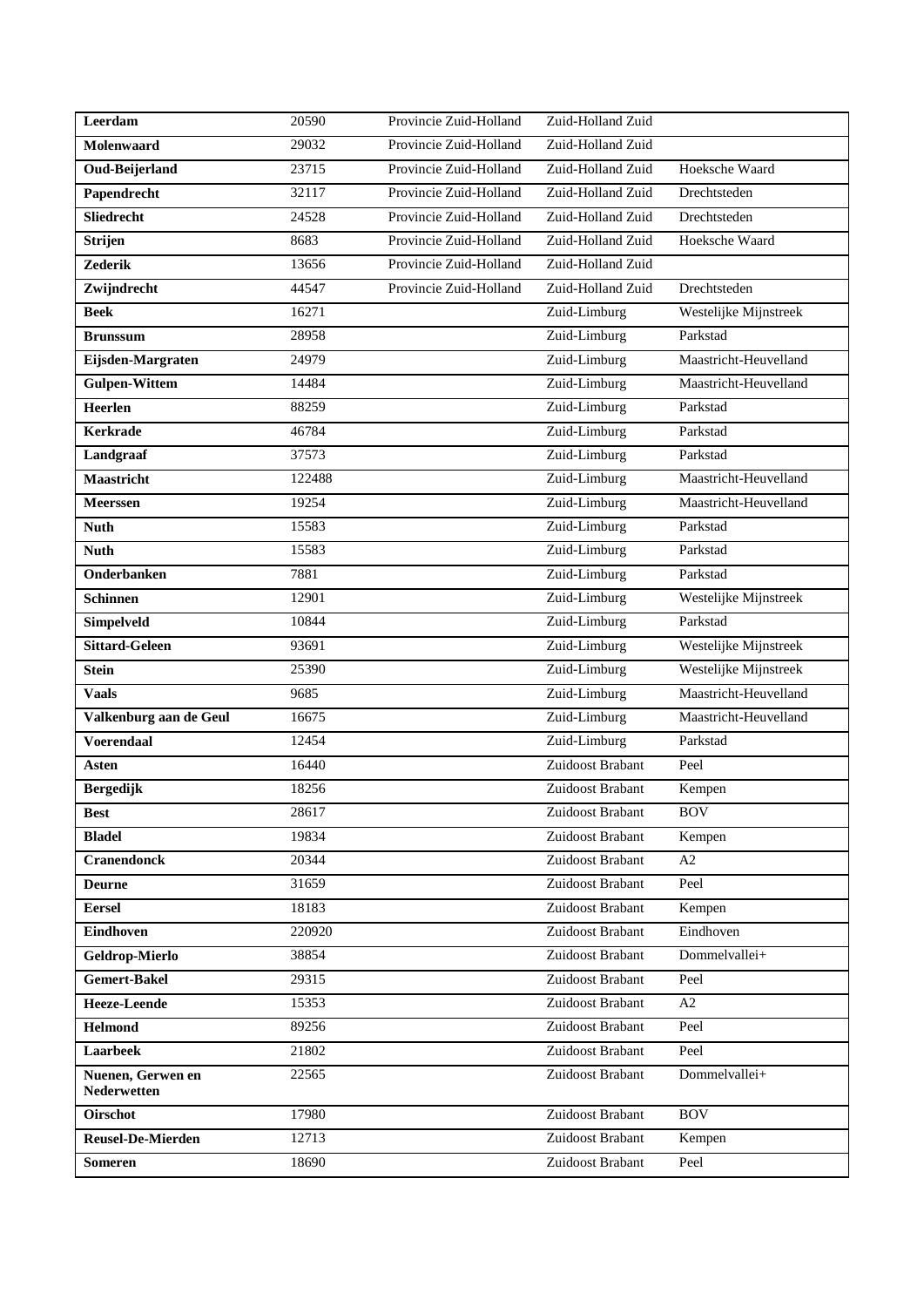| Son en Breugel             | 16235 |                         | Zuidoost Brabant | Dommelvallei+  |
|----------------------------|-------|-------------------------|------------------|----------------|
| <b>Valkenswaard</b>        | 30335 |                         | Zuidoost Brabant | A <sub>2</sub> |
| <b>Veldhoven</b>           | 44155 |                         | Zuidoost Brabant | <b>BOV</b>     |
| Waalre                     | 16765 |                         | Zuidoost Brabant | Dommelvallei+  |
| Bilt, de                   | 42220 | Jeugdzorg Regio Utrecht | Zuidoost Utrecht |                |
| <b>Bunnik</b>              | 14626 | Jeugdzorg Regio Utrecht | Zuidoost Utrecht |                |
| <b>Utrechtse Heuvelrug</b> | 47951 | Jeugdzorg Regio Utrecht | Zuidoost Utrecht |                |
| Wijk bij Duurstede         | 23043 | Jeugdzorg Regio Utrecht | Zuidoost Utrecht |                |
| Zeist                      | 61250 | Jeugdzorg Regio Utrecht | Zuidoost Utrecht |                |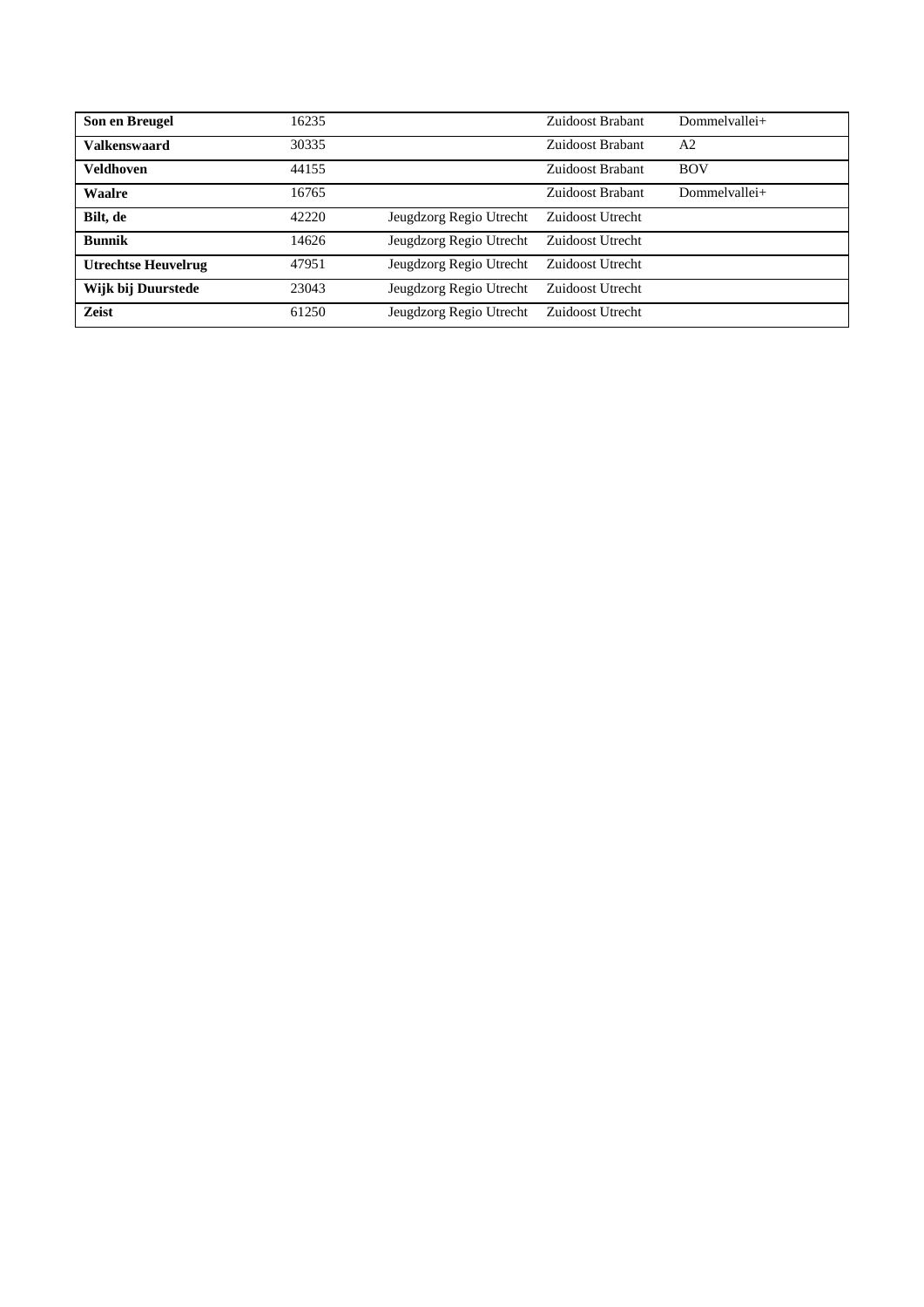# **9.3. Appendix C**

Diagrams of purchasing scales

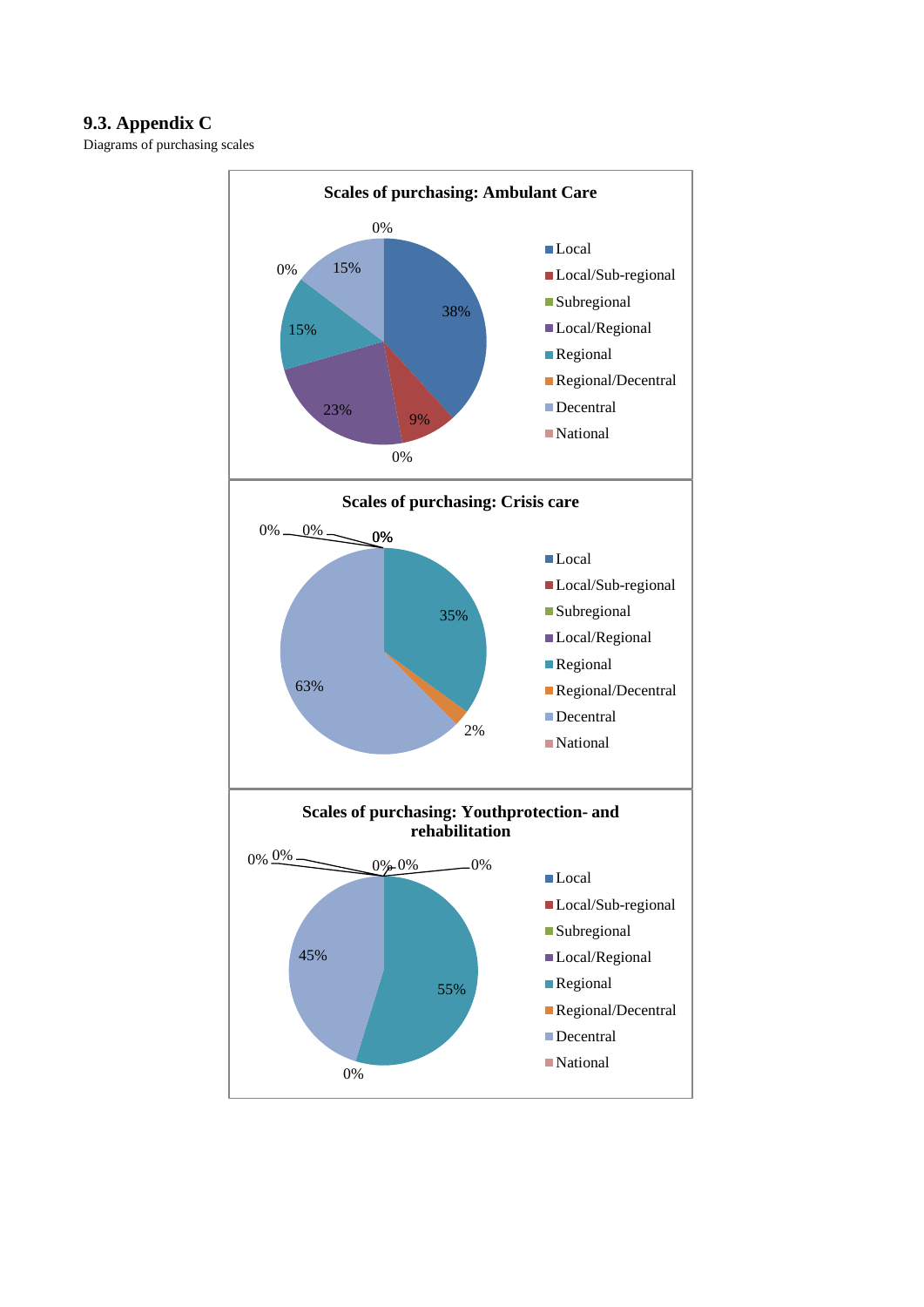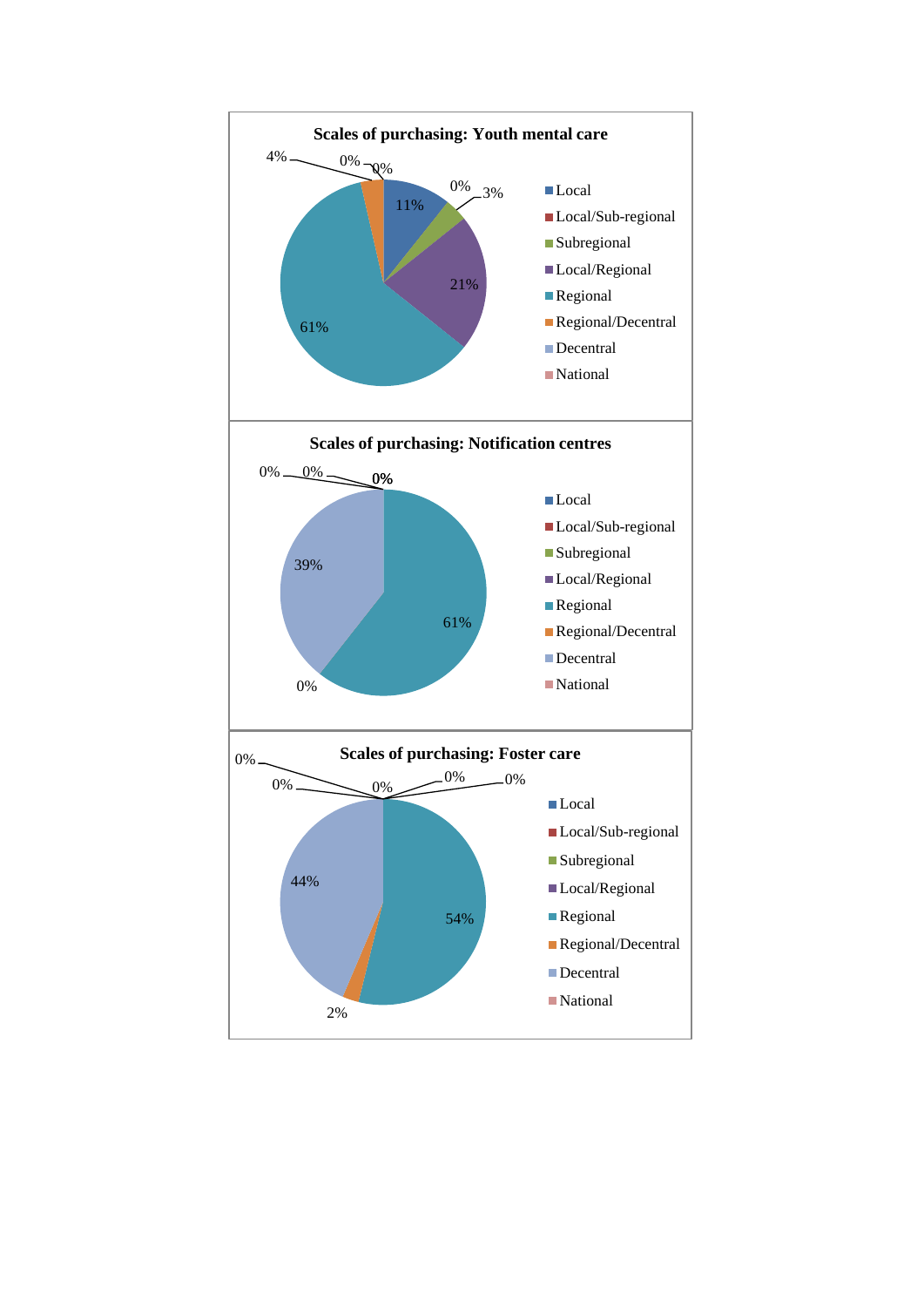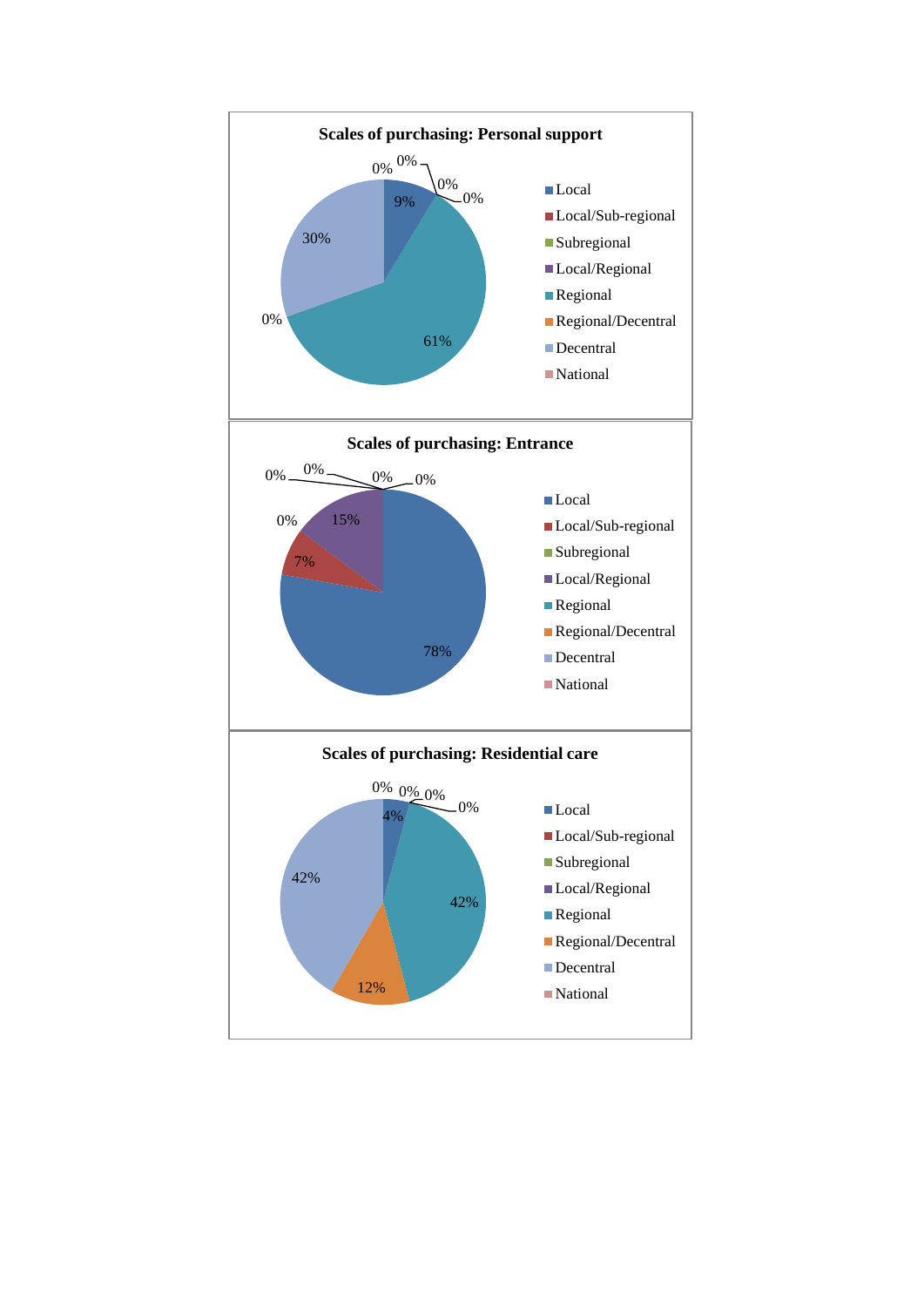# **9.4. Appendix D**

List of municipal collaborations' political preferences

| Municipal collaboration      |                | CDA VVD D66    |                  | PvdA           | ChristenUnie   | Groenlinks     | <b>SGP</b>       | SP             | Lokaal         | Totaal         |     | %Progressive %Conservative %Right %Left |     |     |
|------------------------------|----------------|----------------|------------------|----------------|----------------|----------------|------------------|----------------|----------------|----------------|-----|-----------------------------------------|-----|-----|
| Achterhoek                   | 8              | 3              | $\mathfrak{Z}$   | $\overline{c}$ | $\mathbf{1}$   |                | $\mathbf{1}$     | $\mathbf{0}$   | 5              | 24             | 25% | 54,%                                    | 67% | 13% |
| Alkmaar                      | 3              | 3              | $\overline{4}$   | 2              | $\overline{0}$ | $\overline{0}$ | $\mathbf{0}$     | $\theta$       | 5              | 17             | 35% | 35%                                     | 59% | 12% |
| Amsterdam-Amstelland         | 2              | 3              | $\overline{4}$   | 2              | $\overline{0}$ | $\overline{4}$ | $\mathbf{0}$     | $\mathbf{1}$   | 4              | 20             | 55% | 25%                                     | 45% | 35% |
| Arnhem                       | 8              | 6              | 5                | $\overline{c}$ | $\theta$       | 3              | $\mathbf{0}$     | $\mathbf{1}$   | 10             | 35             | 31% | 40%                                     | 54% | 17% |
| Drenthe                      | 10             | $\overline{4}$ | 3                | 8              | 5              | 2              | $\mathbf{0}$     | $\mathbf{0}$   | 8              | 40             | 33% | 48%                                     | 55% | 25% |
| Eemland                      | 4              | 3              | 5                | 2              | 3              | 2              | $\mathbf{0}$     | $\Omega$       | 3              | 22             | 41% | 45%                                     | 68% | 18% |
| Flevoland                    | 4              | $\overline{4}$ | $\mathbf{1}$     | $\overline{c}$ |                | $\mathbf{0}$   | $\mathbf{1}$     | $\overline{2}$ | 6              | 24             | 21% | 54%                                     | 58% | 17% |
| Food Valley                  | 5              | 3              | $\mathbf{1}$     |                | 5              |                | 3                | $\theta$       | 2              | 21             | 14% | 76%                                     | 81% | 10% |
| Fryslân                      | 18             | 9              | $\overline{4}$   | 14             | 5              |                | $\theta$         | $\mathbf{1}$   | 20             | 72             | 28% | 44%                                     | 50% | 22% |
| Gooi & Vechstreek            | 5              | 5              | $\overline{4}$   | 2              |                | 2              | 1                | 1              | 3              | 24             | 38% | 50%                                     | 67% | 21% |
| Groningen                    | 16             | 8              | 5                | 14             | 13             | 10             | $\mathbf{0}$     | 5              | 11             | 82             | 41% | 45%                                     | 51% | 35% |
| Haaglanden                   | 4              | 6              | 6                | 4              | $\theta$       | 3              | $\boldsymbol{0}$ | 1              | 8              | 32             | 44% | 31%                                     | 50% | 25% |
| Haarlemmermeer               | $\overline{0}$ |                | 1                |                | $\Omega$       | $\Omega$       | $\overline{0}$   | $\mathbf{0}$   | $\mathbf{1}$   | $\overline{4}$ | 50% | 25%                                     | 50% | 25% |
| Holland Rijnland             | 11             | 9              | 9                | 2              | 2              | $\mathbf{0}$   | $\overline{2}$   | 1              | 11             | 47             | 26% | 51%                                     | 70% | 6%  |
| IJmond (midden Kennemerland) | $\overline{4}$ |                | 4                | 3              | $\theta$       |                | $\mathbf{0}$     | $\mathbf{0}$   | 3              | 16             | 50% | 31%                                     | 56% | 25% |
| Ijssel/Oost Veluwe           | 8              | 3              | 4                | 4              | 3              | 3              | $\mathbf{1}$     | $\mathbf{1}$   | $\overline{4}$ | 31             | 39% | 48%                                     | 61% | 26% |
| <b>IJsselland</b>            | 9              | 4              | 4                | 4              | 4              | $\Omega$       | 1                | 1              | 6              | 33             | 27% | 55%                                     | 67% | 15% |
| Kop van Noord-Holland        | 2              | 3              | $\boldsymbol{0}$ | 2              |                |                | $\mathbf{0}$     | $\mathbf{0}$   | 6              | 15             | 20% | 40%                                     | 40% | 20% |
| Lekstroom                    | 4              | 5              | $\mathfrak{Z}$   | 3              |                |                | 1                | 1              | $\overline{1}$ | 20             | 40% | 55%                                     | 70% | 25% |
| Midden-Brabant               | 6              | 6              | 1                | 3              |                |                | $\overline{0}$   | $\mathbf{1}$   | 13             | 32             | 19% | 41%                                     | 44% | 16% |
| Midden-Holland               | 3              | 2              | 1                | $\overline{0}$ | 2              | $\mathbf{0}$   | $\overline{2}$   | $\overline{2}$ | $\overline{4}$ | 16             | 19% | 56%                                     | 63% | 13% |
| Midden-Limburg Oost          | 4              |                |                  | 2              | $\Omega$       |                | $\mathbf{0}$     | $\theta$       | 6              | 15             | 27% | 33%                                     | 40% | 20% |
| Midden Limburg West          |                | $\overline{2}$ | $\boldsymbol{0}$ | $\overline{0}$ | $\Omega$       | $\mathbf{0}$   | $\theta$         |                | $\overline{2}$ | 6              | 17% | 50%                                     | 50% | 17% |
| Nijmegen                     |                | $\Omega$       |                  | 4              | $\overline{0}$ | 2              | $\boldsymbol{0}$ |                | 11             | 20             | 40% | 5%                                      | 10% | 35% |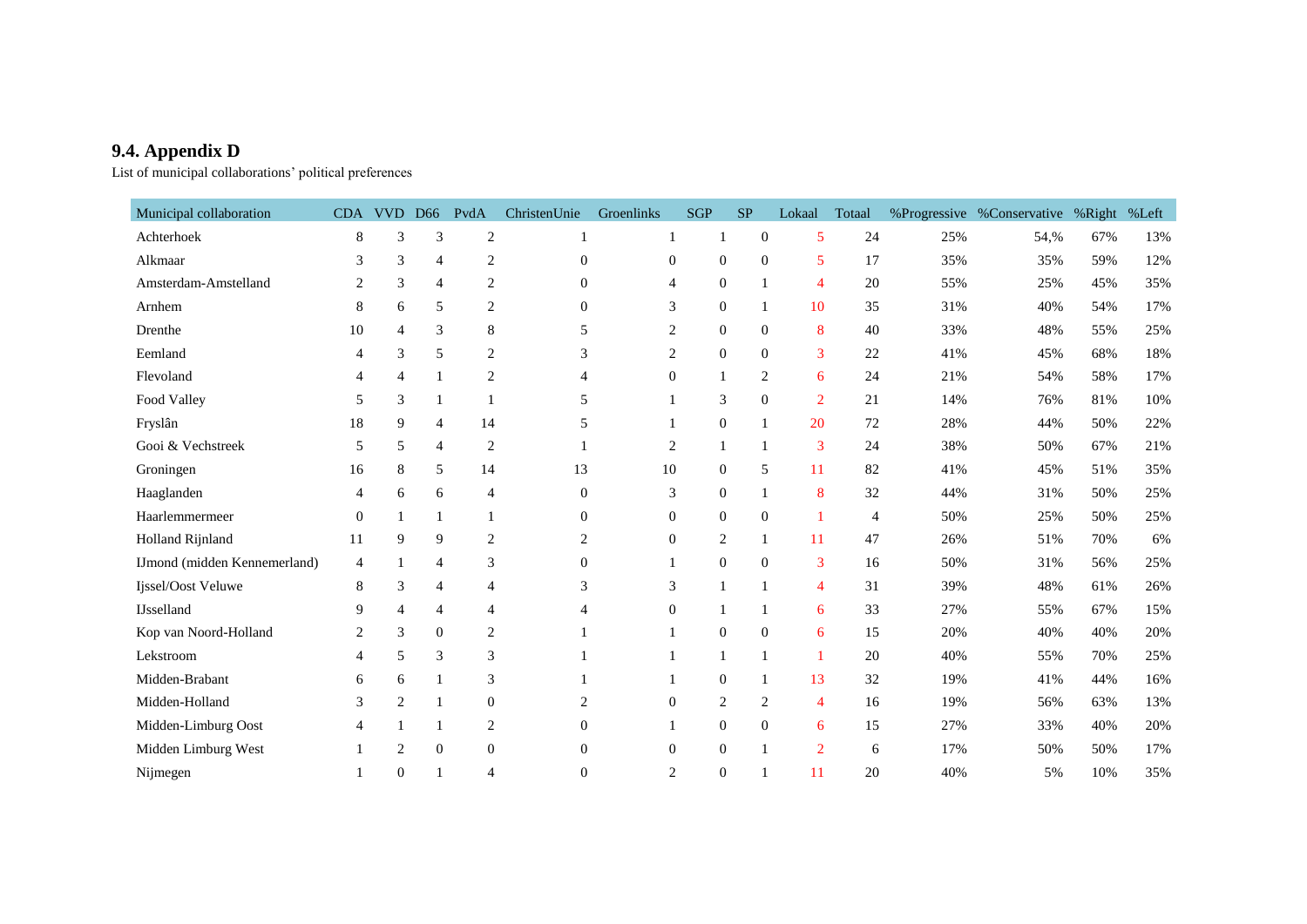| Noord-Limburg        | 5              | 2              | 2              | 3                | $\mathbf{0}$     | $\theta$       | $\theta$         |                | 8              | 21   | 29% | 3%  | 43% | 19%    |
|----------------------|----------------|----------------|----------------|------------------|------------------|----------------|------------------|----------------|----------------|------|-----|-----|-----|--------|
| Noordoost Brabant    | 8              | 10             | 6              | 4                | $\mathbf{0}$     | $\mathbf{0}$   | $\mathbf{0}$     | $\overline{2}$ | 26             | 56   | 21% | 32% | 43% | $11\%$ |
| Noord-Veluwe         | 2              |                | $\overline{0}$ | $\mathbf{0}$     | 6                | $\overline{0}$ | 4                | $\overline{0}$ | 7              | 20   | 0%  | 65% | 65% | 0%     |
| Rijnmond             | 10             | 8              | 7              | $\overline{4}$   | 5                | $\mathbf{0}$   | 3                | $\overline{2}$ | 9              | 48   | 27% | 54% | 69% | 13%    |
| Rivierenland         | 8              | 6              | $\overline{2}$ | 4                | 3                | $\mathbf{0}$   | $\mathfrak{Z}$   | $\theta$       | 9              | 35   | 17% | 57% | 63% | 11%    |
| Twente               | 13             | 5              | 6              | $\overline{4}$   | 4                |                | $\boldsymbol{2}$ | 2              | 10             | 47   | 28% | 51% | 64% | 15%    |
| Utrecht Stad         | $\overline{0}$ |                |                | $\boldsymbol{0}$ | $\boldsymbol{0}$ |                | $\mathbf{0}$     |                | $\mathbf{0}$   | 4    | 75% | 25% | 50% | 50%    |
| Utrecht West         | 5              | 4              | 3              | $\overline{4}$   | 4                | $\theta$       |                  | $\overline{0}$ | 7              | 28   | 25% | 50% | 61% | 14%    |
| West Brabant Oost    | 6              | $\overline{2}$ | $\overline{2}$ | $\overline{2}$   | 2                | $\overline{2}$ | $\overline{2}$   |                | 10             | 29   | 24% | 41% | 48% | 17%    |
| West Brabamt West    | 6              | 7              | $\overline{2}$ |                  | $\mathbf{0}$     | $\mathbf{0}$   | $\mathbf{0}$     |                | 12             | 29   | 14% | 45% | 52% | 7%     |
| West Friesland       | 6              | $\overline{4}$ | $\overline{2}$ | 3                |                  |                | $\mathbf{0}$     | $\overline{2}$ | 6              | 25   | 32% | 44% | 52% | 24%    |
| Zaanstreek Waterland | 8              | 6              | 5              | $\overline{2}$   |                  | 3              | $\mathbf{0}$     |                | $\overline{7}$ | 33   | 33% | 45% | 61% | 17%    |
| Zeeland              | 11             | 8              | $\overline{2}$ | $\overline{4}$   | 4                | $\mathbf{0}$   | 9                |                | 8              | 47   | 15% | 68% | 72% | 11%    |
| Zuid-Kennemerland    | 3              | 3              | 4              | 2                | $\boldsymbol{0}$ | 3              | $\mathbf{0}$     | $\mathbf{0}$   | $\overline{2}$ | 17   | 53% | 35% | 59% | 29%    |
| Zuid-Holland Zuid    | 13             | 11             | 3              | 6                | 7                |                | 10               |                | 8              | 60   | 18% | 68% | 73% | 13%    |
| Zuid Limburg         | 8              | 8              | 5              | $\overline{7}$   | $\mathbf{0}$     | 3              | $\mathbf{0}$     | 3              | 28             | 62   | 29% | 26% | 34% | 21%    |
| Zuidoost Brabant     | 15             | 7              | 7              | 8                | $\boldsymbol{0}$ | 3              | $\mathbf{0}$     | 5              | 23             | 68   | 34% | 32% | 43% | 24%    |
| Zuidoost Utrecht     | 3              | 2              | 3              |                  | $\mathbf{0}$     | 3              | 1                |                | 4              | 18   | 44% | 33% | 50% | 28%    |
| Totaal               | 270            | 189            | 136            | 142              | 88               | 60             | 48               | 45             | 337            | 1315 |     |     |     |        |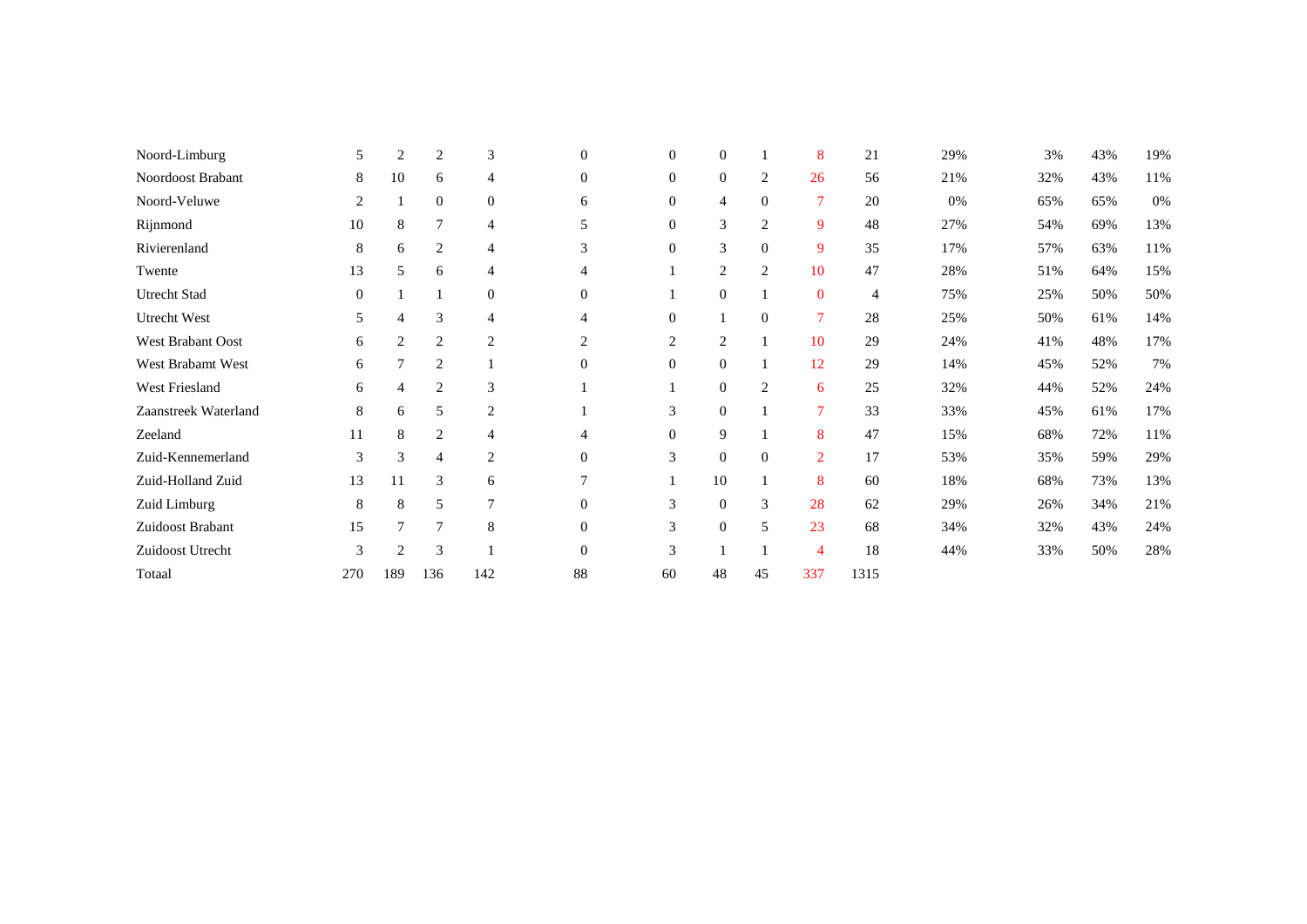# **9.5. Appendix E**

Screenshots of the database

| File<br>Edit   | view<br>Data<br>Transform    | Analyze       | Direct Marketing |                | Graphs<br><b>Utilities</b><br>Add-ons<br>Window<br>Help |             |             |                 |                |                                  |                             |  |
|----------------|------------------------------|---------------|------------------|----------------|---------------------------------------------------------|-------------|-------------|-----------------|----------------|----------------------------------|-----------------------------|--|
|                | m.<br>$\oplus$<br><b>K</b> 2 | 鹭             |                  |                | ¥<br>H<br>鹽                                             |             |             | <b>ABC</b>      |                |                                  |                             |  |
|                | Name                         | Type          |                  | Width Decimals | Label                                                   | Values      |             | Missing Columns | Align          | Measure                          | Role                        |  |
| $\mathbf{1}$   | Municipality                 | <b>String</b> | 30               | 10             | Municipality                                            | None        | None        | 17              | 三 Left         | & Nominal                        | $\sim$ Input                |  |
| $\overline{2}$ | Population                   | Numeric       | 12               | $\mathbf{0}$   | Number of citizens per municipality                     | None        | None        | 6               | <b>三 Right</b> | Scale                            | $\blacktriangleright$ Input |  |
| 3              | <b>FactorPopulation</b>      | Numeric       | 12               | $\overline{0}$ | <b>Factor Population</b>                                | None        | None        | 4               | <b>三 Right</b> | & Nominal                        | $\sim$ Input                |  |
| $\overline{4}$ | PercentageProgressive        | Numeric       | $\mathbf{a}$     | $\overline{2}$ | Percentage of progressive parties per municipality      | None        | None        | 8               | = Right        | Scale                            | Input                       |  |
| 5              | PercentageLeft               | Numeric       | 8                | $\overline{2}$ | Percentage of left oriented parties per municipality    | None        | None        | <sub>8</sub>    | <b>E</b> Right | Scale                            | $\sim$ Input                |  |
| 6              | PercantageConservative       | Numeric       | <b>S</b>         | $\overline{2}$ | Percentage conservative parties per municipality        | None        | None        | 8               | = Right        | A Nominal                        | $\sim$ Input                |  |
| $\overline{7}$ | PercentageRight              | Numeric       | 18               | $\overline{2}$ | Percentage right oriented parties per municipality      | None        | None        | 8               | Right          | $\mathscr{P}$ Scale              | $\sim$ Input                |  |
| 8              | DecentralCollaboration       | String        | 55               | 10             | Decentral collaboration                                 | None        | None        | 26              | E Left         | & Nominal                        | $\sim$ Input                |  |
| 9              | RegionalCollaboration        | <b>String</b> | 28               | 10             | Regional collaboration                                  | None        | None        | 21              | E Left         | & Nominal                        | $\sim$ Input                |  |
| 10             | SubregionalCollaboration     | <b>String</b> | 47               | 10             | Sub-regional collaboration                              | None        | None        | $\overline{7}$  | <b>E</b> Left  | & Nominal                        | Input                       |  |
| 11             | CentralMunicipality          | <b>String</b> | 3                | 10             | Central municipality?                                   | None        | None        | 6               | E Left         | & Nominal                        | Input                       |  |
| 12             | PurchasingScale              | <b>String</b> | 58               | lo.            | Scale of purchasing this type of care                   | None        | None        | 17              | E Left         | <b>A</b> Nominal                 | $\sim$ Input                |  |
| 13             | <b>TypeCare</b>              | <b>String</b> | 200              | 10             | Type of care                                            | None        | None        | 7               | E Left         | <b>A</b> Nominal                 | $\sim$ Input                |  |
| 14             | Procedure                    | String        | 34               | 10             | Procurement procedure                                   | None        | None        | 13              | E Left         | & Nominal                        | $\sim$ Input                |  |
| 15             | <b>DiscountPercentage</b>    | String        | 53               | 10             | <b>Discount percentage</b>                              | None        | None        | 5               | E Left         | A Nominal                        | $\sim$ Input                |  |
| 16             | <b>FactorDiscount</b>        | Numeric       | 12               | $\overline{0}$ | <b>Factor Discount</b>                                  | None        | None        |                 | 三 Right        | & Nominal                        | $\sim$ Input                |  |
| 17             | <b>DiscountExplain</b>       | String        | 364              | 10             | What to discount?                                       | None        | None        | 10              | E Left         | & Nominal                        | $\sim$ Input                |  |
| 18             | Innovation                   | <b>String</b> | 408              | 10             | Innovation                                              | None        | None        | 6               | 三 Left         | & Nominal                        | $\blacktriangleright$ Input |  |
| 19             | InnovationExplain            | <b>String</b> | 480              | 10             | <b>Explanation innovation</b>                           | None        | None        | 6               | E Left         | & Nominal                        | Input                       |  |
| 20             | FactorInnovation             | Numeric       |                  | o              | <b>Factor innovation</b>                                | None        | 6           | 5               | 三 Right        | <b>A</b> Nominal                 | $\sim$ Input                |  |
| 21             | Choice                       | <b>String</b> | 20               | 10             | Choice of client with provider                          | None        | None        | 5               | E Left         | & Nominal                        | $\sim$ Input                |  |
| 22             | Providers                    | String        | 20               | 10             | <b>Providers</b>                                        | None        | None        | 6               | E Left         | <b>A</b> Nominal                 | $\sim$ Input                |  |
| 23             | RiskSharing                  | String        | 63               | lo.            | Risk sharing                                            | None        | None        | 8               | E Left         | & Nominal                        | $\sim$ Input                |  |
| 24             | RisksharingExplain           | String        | 196              | 10             | Explanation risk sharing                                | None        | None        |                 | E Left         | & Nominal                        | <b>N</b> Input              |  |
| <b>OC</b>      | 1/600004                     | Christmas     | 100              | in.            |                                                         | <b>Manu</b> | <b>Alan</b> | 10 <sub>c</sub> | $=1.4$         | <b>C</b> Maminal <b>A.</b> Insue |                             |  |

Data View Variable View

# Ele Est Vew Data Transform Analyze DirectMarketing Graphs Utilities Add-ons Window Help<br>Electric Vew Data Transform Analyze DirectMarketing Graphs Utilities Add-ons Window Help (40 0 ^46)

|                  |                     |        |                         |                                                           |       |                                      |       |                                 |                              |                     |        |                                     |              | Visible: 29 of 29 Variables |
|------------------|---------------------|--------|-------------------------|-----------------------------------------------------------|-------|--------------------------------------|-------|---------------------------------|------------------------------|---------------------|--------|-------------------------------------|--------------|-----------------------------|
|                  | Municipality        | on     | lation                  | Populati Facto Percentage Percentage<br>rPopu Progressive | Left  | Percantage Percentage<br>Conservativ | Right | <b>DecentralCollaboration</b>   | RegionalCollaboration        | Collaboratio Munici | pality | Subregional Central PurchasingScale | TypeCare     | Procedure                   |
|                  | Aa en Hunze         | 25357  |                         | 33.00                                                     | 25.00 | 48.00                                |       | 55,00 Groningen (& Fryslân)     | Drenthe                      | Noord Dr.           | Nee    | Regionaal                           | Jeugd G      |                             |
| $\overline{2}$   | Aalburg             | 12846  | $\overline{\mathbf{3}}$ | 24.00                                                     | 17.00 | 41.00                                |       | 48.00 West-Brabant: Veiligheid  | <b>West Brabant Oost</b>     |                     | Nee    | Regionaal                           | Ambulant     |                             |
| $\mathbf{3}$     | Aalsmeer            | 30759  |                         | 55.00                                                     | 35.00 | 25.00                                |       | 45.00 Stadsregio Amsterdam      | Amsterdam-Amstelland         |                     | Nee    | Bovenregionaal                      | Verbliif: P. | Offerte indienen            |
| $\overline{4}$   | Aalten              | 27013  |                         | 25.00                                                     | 12.50 | 54.00                                |       | 67.00 G7 (Gelderse regio's)     | Achterhoek                   |                     | Nee    | Regionaal                           | Jeudg G      | Offerte indienen            |
| 5                | Achtkarspelen       | 28016  |                         | 28,00                                                     | 22.00 | 44.00                                |       | 50,00 Groningen & Drenthe       | Fryslân                      |                     | Nee    | Regionaal                           | Jeugd G.,    | Meervoudig onde             |
| 6                | Alblasserdam        | 19801  |                         | 18,00                                                     | 13.00 | 68.00                                |       | 72.00 Provincie Zuid-Holland    | <b>Zuid-Holland Zuid</b>     | Drechtste           |        | Bovenregionaal                      |              |                             |
|                  | Albrandswaard       | 25069  |                         | 27.00                                                     | 13.00 | 54.00                                |       | 69.00 Provincie Zuid-Holland    | Rijnmond                     |                     | Nee    | Bovenregionaal                      |              |                             |
| 8                | Alkmaar             | 106857 |                         | 35.00                                                     | 12.00 | 35.00                                |       | 59.00 West Friesland: Kop van.  | Alkmaar (Noord-Kennemerland) |                     | Ja     | Regionaal: Boy                      | Verbliif: J  | Bestuurlijk aanbe           |
| 9                | Almelo              | 106857 |                         | 28.00                                                     | 15.00 | 51.00                                | 64.00 |                                 | Twente/Samen14               |                     | Ja     | Regionaal                           | Jeugdzor     | Offerte indienen            |
| 10 <sup>10</sup> | Almere              | 196013 |                         | 21.00                                                     | 17.00 | 54.00                                | 58.00 |                                 | Flevoland                    |                     | Ja     | Regionaal                           | Jeugd G      | Offerte indienen            |
| 11               | Alphen aan den Rijn | 106785 |                         | 26,00                                                     | 6.00  | 51,00                                | 70.00 |                                 | <b>Holland Rijnland</b>      | Riinstreek          |        | regionaal                           | Jeugd G      | Offerte indienen            |
| 12               | Alphen-Chaam        | 9717   |                         | 24.00                                                     | 17.00 | 41.00                                |       | 48.00 West-Brabant: Veiligheid. | <b>West Brabant Oost</b>     |                     | Nee    | Regionaal                           | Ambulant     |                             |
| 13               | Ameland             | 3578   |                         | 28,00                                                     | 22.00 | 44.00                                |       | 50.00 Groningen & Drenthe       | Fryslân                      |                     | Nee    | Regionaal                           | Jeugd G      | Meervoudig onde             |
| 14               | Amersfoort          | 150897 |                         | 41.00                                                     | 18.00 | 45.00                                |       | 68.00 Jeugdzorg Regio Utrecht   | Eemland                      |                     | Ja     | Regionaal                           | Jeugd G      | Offerte indienen            |
| 15               | Amstelveen          | 85015  |                         | 55.00                                                     | 35.00 | 25.00                                |       | 45.00 Stadsregio Amsterdam      | Amsterdam-Amstelland         |                     | Ja     | Bovenregionaal                      | Verbliif: P. | Offerte indienen            |
| 16               | Amsterdam           | 810937 |                         | 55.00                                                     | 35.00 | 25,00                                |       | 45.00 Stadsregio Amsterdam      | Amsterdam-Amstelland         |                     | Ja     | Bovenregionaal                      | Verbliif: P. | Offerte indienen            |
| 17               | Apeldoom            | 157545 |                         | 39,00                                                     | 26,00 | 48,00                                |       | 61,00 G7 (Gelderse regio's)     | <b>Ussel/Oost Veluwe</b>     |                     | Ja     | Regionaal                           | Jeugdbes.    | Bestuurlijk aanbe           |
| 18               | Appingedam          | 12064  |                         | 41.00                                                     | 35.00 | 45.00                                |       | 51.00 Drenthe (& Fryslân)       | Groningen                    | Delfzijl &          |        | Regionaal                           | Meldpunt     |                             |
| 19               | Amhem               | 150823 |                         | 31.00                                                     | 17.00 | 40.00                                |       | 54.00 G7 (Gelderse regio's)     | Amhem                        |                     | Ja     |                                     |              |                             |
| 20               | Assen               | 67190  |                         | 33.00                                                     | 25.00 | 48.00                                |       | 55,00 Groningen (& Fryslân)     | Drenthe                      | Noord Dr            | Nee    | Regionaal                           | Jeugd G      |                             |
| 21               | Asten               | 16440  |                         | 34.00                                                     | 24.00 | 32.00                                | 43.00 |                                 | Zuidoost Brabant             | Peel                |        |                                     | Jeugd-G      | Bestuurlijk aanbe           |
| 22               | <b>Doods Mooney</b> | 0012   | $\sim$                  | 24.00                                                     | 17.00 | 14.00                                |       | 10.00 Minst Rephant: Mailinhaid | Mast Replant Oast            |                     | Max    | Danianaal                           | Anahudant    | $1 \times 1$                |

# Data View Variable View

# Ele Est Vew Data Transform Analyze DirectWarkeling Graphs Ultilles Adagos Window Help<br>Ele Est Vew Data Transform Analyze DirectWarkeling Graphs Ultilles Adagos Window Help<br>Ele Est Vew Data Transform Analyze DirectWarkeling

|                  | RegionalCollaboration     | Collaboratio Munici<br>$\mathsf{n}$ | pality | Subregional Central PurchasingScale | TypeCare         | Procedure                    | Percenta Discou<br>ge | nt | Discount Factor DiscountExplain Innovation Innovation Factorin Choice |           |                | Explain novation        |                    |                   | Providers RiskSharing Risksharing | Visible: 29 of 29 Variables<br>Explain |     |
|------------------|---------------------------|-------------------------------------|--------|-------------------------------------|------------------|------------------------------|-----------------------|----|-----------------------------------------------------------------------|-----------|----------------|-------------------------|--------------------|-------------------|-----------------------------------|----------------------------------------|-----|
| $\mathbf{1}$     | the                       | Noord Dr                            | Nee    | Regionaal                           | Jeuad G          |                              | 0.15                  |    | 2 4% incidentie                                                       | Ja2%      | <b>Dooront</b> |                         | 2 Ja               | Huidige           | Regionale f                       |                                        |     |
| $\overline{2}$   | t Brabant Oost            |                                     | Nee    | Regionaal                           | Ambulant         |                              | 0.04                  |    | 1 Vanuit het Rijk                                                     |           | Tevens         | $\overline{a}$          |                    | Huidige           | solidariteit                      |                                        |     |
| 3                | terdam-Amstelland         |                                     | Nee    | Bovenregionaal                      |                  | Verbliif: P Offerte indienen |                       |    |                                                                       |           | De afgel       |                         | 2 Nee, n., Huidige |                   |                                   |                                        |     |
| $\overline{4}$   | erhoek                    |                                     | Nee    | Regionaal                           | Jeuda G          | <b>Offerte</b> indienen      |                       |    |                                                                       | IJa       | Voor he        |                         | 3 Nee, n., Huidige |                   | Nee                               |                                        |     |
| 5                | llân                      |                                     | Nee    | Regionaal                           | Jeugd G          | Meervoudig onderh.           | 10% i                 |    | 1 Bezuinigingst                                                       | <b>Ja</b> | Bij de in      |                         |                    | 2 Nee, n Huidige. |                                   |                                        |     |
| 6                | <b>Holland Zuid</b>       | Drechtste                           |        | Bovenregionaal                      |                  |                              | 6% in                 |    | 1 Landelijke bez                                                      | De provi  | Hier wor       | 3                       |                    |                   |                                   |                                        |     |
| $\overline{7}$   | nond                      |                                     | Nee    | Bovenregionaal                      |                  |                              | 6% in                 |    | 1 Landelijke bez De provi Hier wor                                    |           |                | $\overline{\mathbf{3}}$ |                    |                   |                                   |                                        |     |
| 8                | haar (Noord-Kennemerland) |                                     | Ja     | Regionaal: Boy                      | Verbliif: J.     | Bestuurlijk aanbes.          | 0.15                  |    | 2 De 4% macro- 11% vrii                                               |           | Innovati       | $\overline{2}$          |                    | Huidige           | Gedeeltelii                       | gemeent                                |     |
| 9                | hte/Samen14               |                                     | Ja     | Regionaal                           | Jeugdzor         | Offerte indienen             | 4% in                 |    | 2 Daarbij zetten Ja                                                   |           | Boveno         | $\overline{\mathbf{3}}$ |                    | Huidige           | Regionale r                       |                                        |     |
| 10               | bland                     |                                     | Ja     | Regionaal                           | Jeugd G          | Offerte indienen             | Ja                    |    | 1 10% in 2015.  Ja                                                    |           | Afgelop        |                         | 2 Nee. n.          | Huidige           |                                   |                                        |     |
| 11               | <b>Ind Riinland</b>       | Riinstreek                          |        | regionaal                           | Jeugd G          | Offerte indienen             |                       |    | 1 korting wordt  Inhoude                                              |           |                |                         | 2 Ja               | Huidige           | <b>Ja</b>                         | In beleids                             |     |
| 12               | t Brabant Oost            |                                     | Nee    | Regionaal                           | Ambulant         |                              | 0.04                  |    | 1 Vanuit het Riik                                                     |           | <b>Tevens</b>  | $\overline{2}$          |                    |                   | Huidige  solidariteit             |                                        |     |
| 13               | lân                       |                                     | Nee    | Regionaal                           | Jeugd G          | Meervoudig onderh.           | 10% i                 |    | 1 Bezuinigingst Ja                                                    |           | Bij de in      |                         | 2 Nee, n.          | Huidige           |                                   |                                        |     |
| 14               | land                      |                                     | Ja     | Regionaal                           | Jeugd G          | <b>Offerte</b> indienen      | 6.800                 |    | 1 Landelijke bez Ja                                                   |           | De insc        |                         | $2$ Ja             | Huidige           | Risicodelin                       |                                        |     |
| 15               | terdam-Amstelland         |                                     | Ja     | Bovenregionaal                      |                  | Verblijf: P Offerte indienen |                       |    |                                                                       |           | De afgel       |                         | 2 Nee, n.          | Huidige           |                                   |                                        |     |
| 16               | terdam-Amstelland         |                                     | Ja     | Bovenregionaal                      |                  | Verbliif: P Offerte indienen |                       |    |                                                                       |           | De afgel.      |                         | 2 Nee, n.          | Huidige           |                                   |                                        |     |
| 17               | <b>al/Oost Veluwe</b>     |                                     | Ja     | Regionaal                           | Jeugdbes.        | Bestuurlijk aanbes.          | kortin                |    | 2 Landelijke bez                                                      |           |                |                         |                    | Huidige  Ja       |                                   | Solidarite.                            |     |
| 18               | lingen                    | Delfziil &                          |        | Regionaal                           | Meldpunt         |                              | 3.5% i                |    | 1 Bezuinigingen Ja                                                    |           | 10% inv        |                         | 3 ja               | Huidige           |                                   |                                        |     |
| 19               | lem                       |                                     | Ja     |                                     |                  |                              |                       |    |                                                                       |           |                |                         | 6 Ja               | Huidige           |                                   |                                        |     |
| 20               | the                       | Noord Dr                            | Nee    | Regionaal                           | Jeugd G          |                              | 0.15                  |    | 2 4% incidentie Ja 2%                                                 |           | Dooront        |                         | 2 Ja               | Huidige           | Regionale f                       |                                        |     |
| 21               | bost Brabant              | Peel                                |        |                                     | Jeugd-G          | Bestuurlijk aanbes           | 0.05                  |    | 1 Landelijke bez Ja                                                   |           | Aanbied        | 3                       |                    | Huidige           | Passende                          |                                        |     |
| 22               | <b>Drahant Oast</b>       |                                     | Max.   | <b>Degionant</b>                    | <b>Anahudant</b> |                              | 0.04                  |    | <b>A Manuit hat Dills</b>                                             |           | Taiana         | $\sim$                  |                    | Huidian           | <b>Kathabilar</b>                 |                                        | lк. |
| <b>Data View</b> | Variable View             |                                     |        |                                     |                  |                              |                       |    |                                                                       |           |                |                         |                    |                   |                                   |                                        |     |